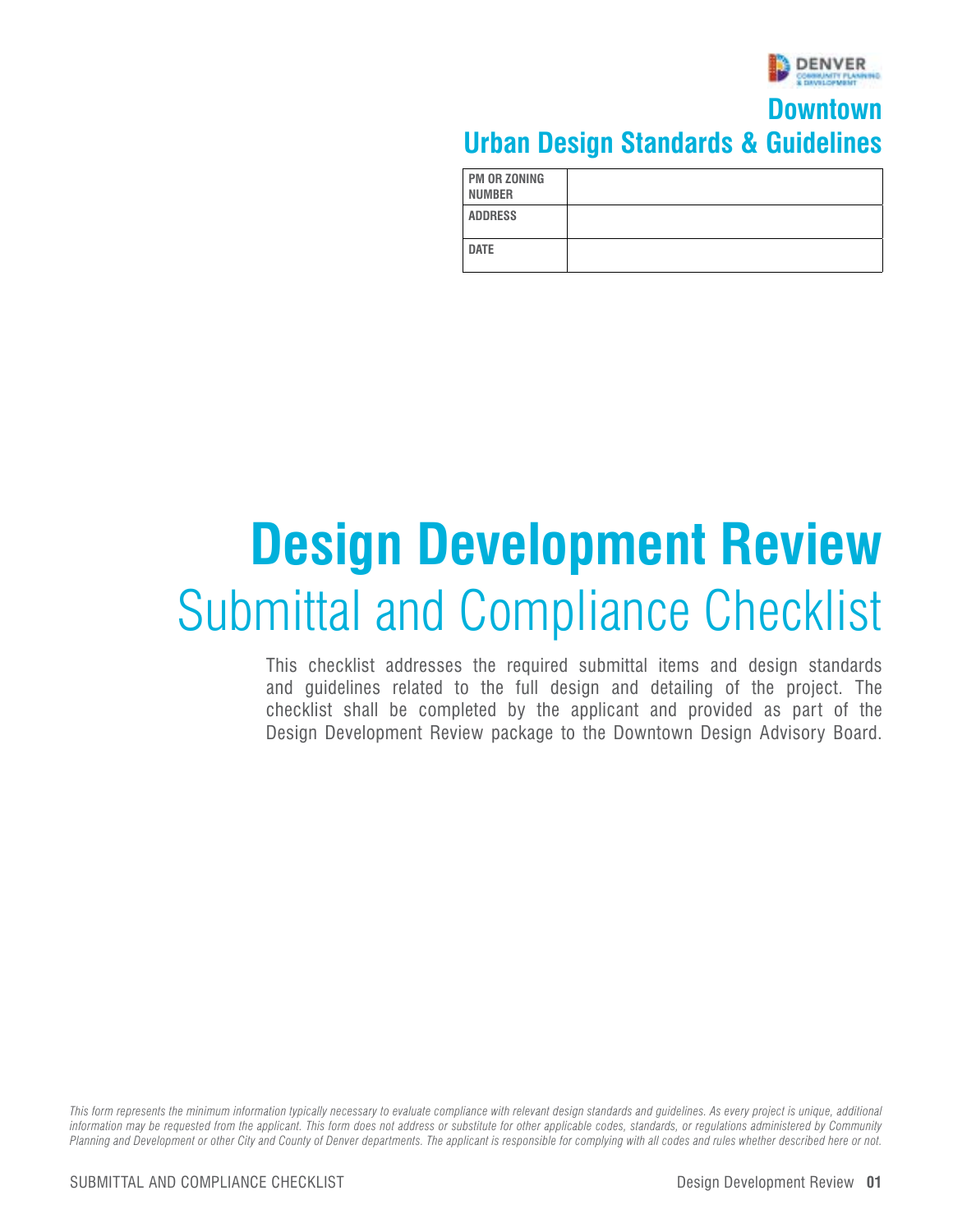

#### **Submittal Requirements** Design Development Review

The submittal requirements checklist applies to new construction, additions, and major exterior building or site improvements. The Design Advisory Board will not review an application that is incomplete. The following materials are required prior to scheduling a Design Development Review meeting with the Design Advisory Board. Submittal items may be combined where appropriate and required information is still clearly communicated. When necessary, the Design Advisory Board or City Staff may request additional information from the applicant to describe compliance with the design standards and guidelines. Refer to the Downtown Urban Design Standards and Guidelines (DSG) for more details related to each item.

*Please check the appropriate box to reflect if the item is included or is not applicable.* 

#### **Design Development Review Submittal**

#### **Y N NA**

- $\square \square$  Downtown DSG checklist addressing compliance with the topics in Chapters 1, 2, 3, 4, and 5, as applicable.
- $\square \square$  The following items listed in the Site Design and Massing submittal checklist (revised as necessary):
	- a. project goal statement
	- b. project design intent statement
	- c. context map
	- d. context photographs
	- e. massing analysis
	- f. neighborhood context analysis
	- g. block context analysis
	- h. adjacent property analysis
- $\square \square$  Detailed site plans (scaled and dimensioned):
- $\square \square$  Detailed building sections, floor plans, and all elevations (scaled and dimensioned), including indication of potential future locations for signage.

#### **Y N NA**

 $\Box$  Three-dimensional views taken at the Street Level incorporating photography of the surrounding context. Aerial birds-eye views are encouraged, but optional.

 $\Box$  Images and graphic representations of:

- a. street sections to describe street enclosure relationships
- b. proposed building program and uses
- c. elevations and details showing compliance with Street Level facade design and building articulation standards
- d. streetscape details, materials, etc.
- e. landscape details, materials, etc.
- $\square \square$  Lighting plan and renderings showing the location and character of pedestrian site lighting and exterior building lighting.
- $\square \square$  Window glazing details with architectural notation on elevations and sections to demonstrate compliance with transparency standards for Street Level Facades, Lower Story Facades, Upper Story Facades, and Tower Facades.
- $\square \square$  List of all external building materials and image examples each material. Physical samples may need to be provided upon request.
- $\square \square$  If Towers are proposed, provide plans (scaled and dimensioned) showing floor plate size, linear dimension, and separation requirements from neighboring properties
- $\square \square$  If a project is seeking the Tower Floor Plate Linear Dimension Alternative, provide a narrative description and analysis showing compliance with these specific requirements.
- $\square \square$  If a project is seeking the Tower Floor Plate Separation Alternative, provide a narrative description and analysis showing compliance with these requirements.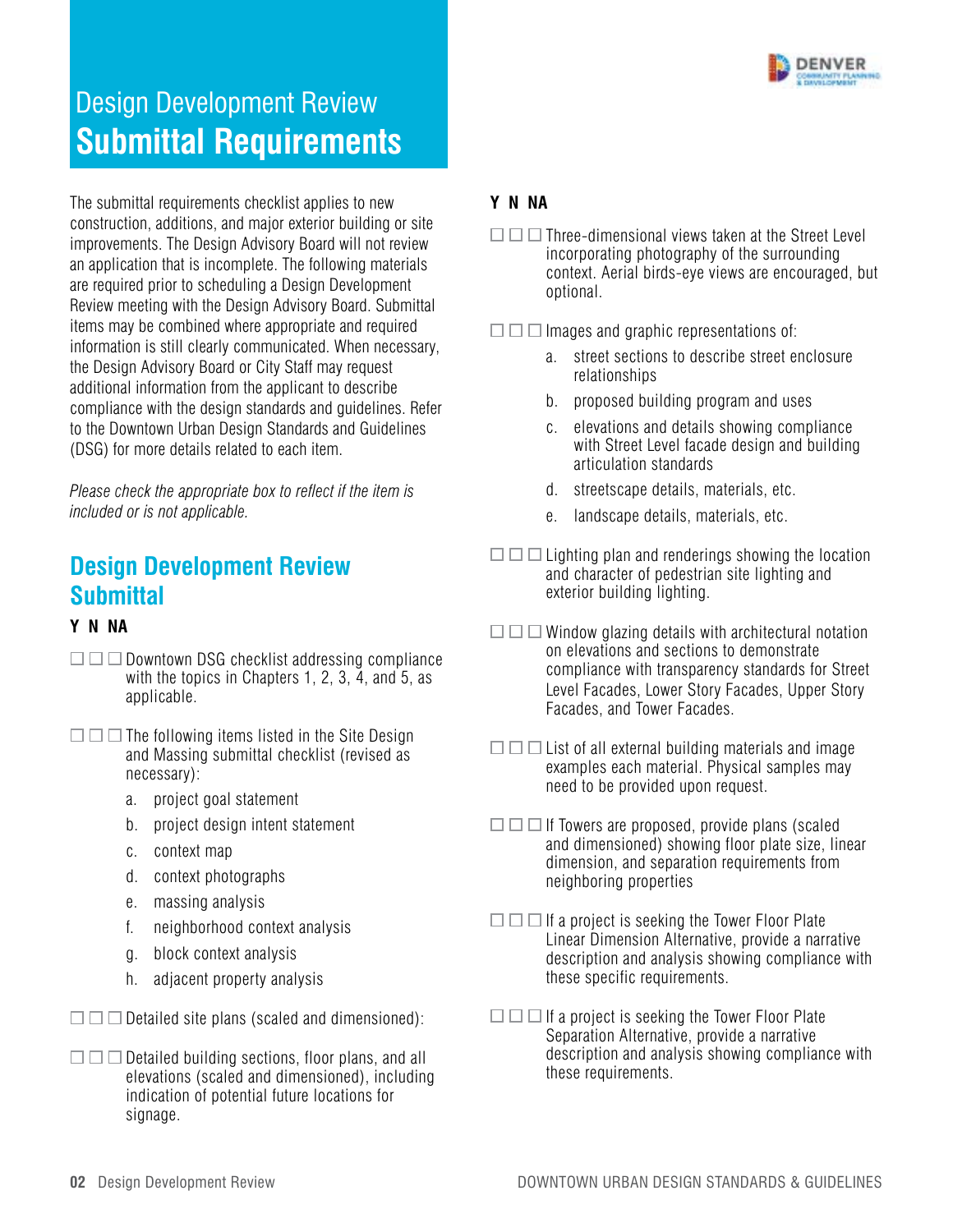

# Design Development Review **Project Narrative**

| <b>General Information</b>                              |                         |                                 |              |  |
|---------------------------------------------------------|-------------------------|---------------------------------|--------------|--|
| <b>PROJECT NAME</b>                                     |                         |                                 | <b>DATE</b>  |  |
| <b>PROJECT MASTER OR</b><br><b>ZONING PERMIT NUMBER</b> |                         |                                 |              |  |
| <b>PROJECT ADDRESS</b>                                  |                         |                                 |              |  |
| DEVELOPER/OWNER CONTACT                                 | NAME/<br><b>COMPANY</b> |                                 |              |  |
|                                                         | <b>EMAIL</b>            |                                 | <b>PHONE</b> |  |
| <b>ARCHITECT CONTACT</b>                                | NAME/<br><b>COMPANY</b> |                                 |              |  |
|                                                         | <b>EMAIL</b>            |                                 | <b>PHONE</b> |  |
|                                                         |                         | (TO BE COMPLETED BY CITY STAFF) |              |  |
| <b>REVIEWED BY</b>                                      |                         |                                 | <b>DATE</b>  |  |
|                                                         | <b>EMAIL</b>            |                                 | <b>PHONE</b> |  |

#### **Goal Statement**

#### **Design Intent Statement**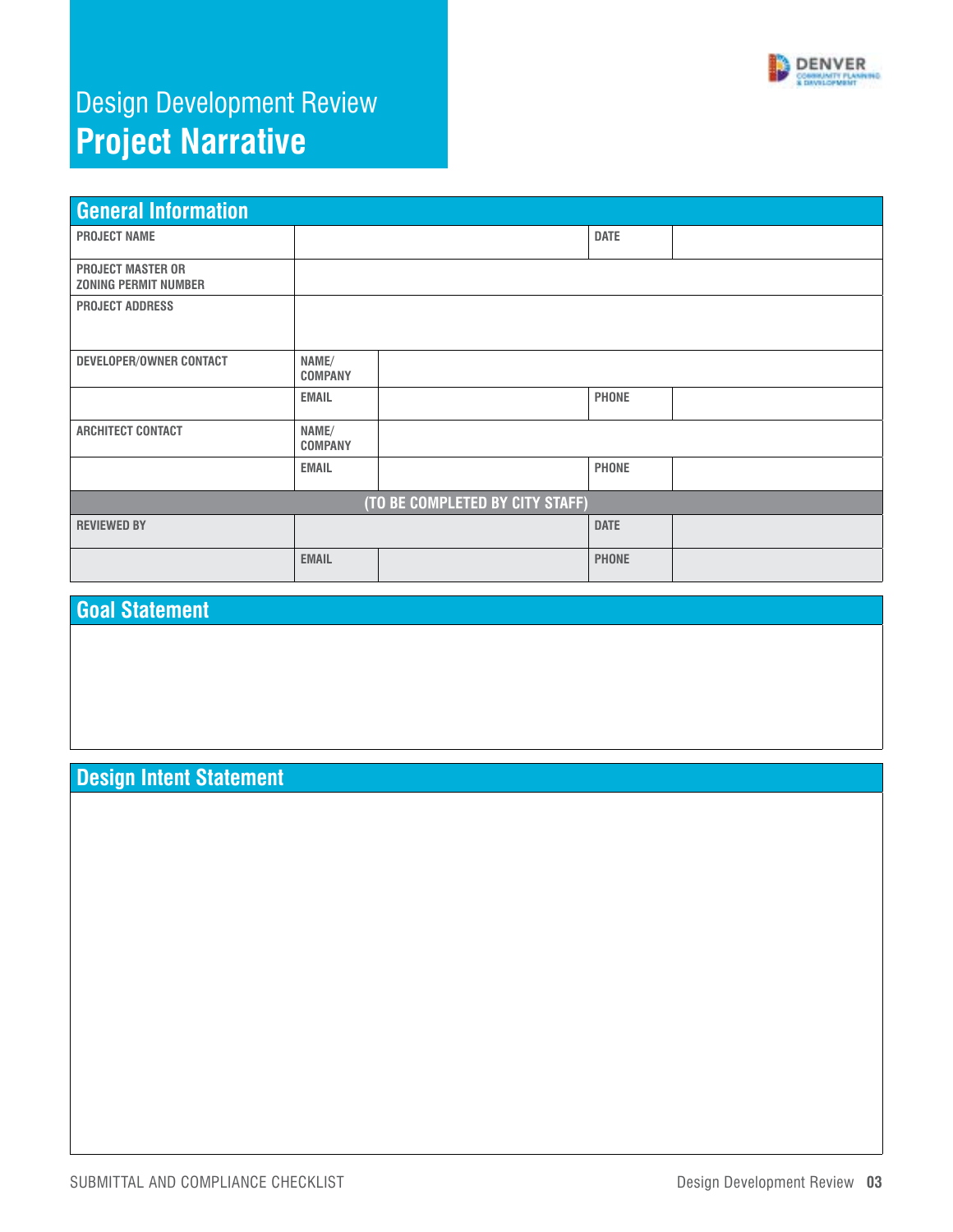

This compliance checklist applies to new construction, additions, and major exterior building or site improvements. Completion of the checklist is required prior to scheduling a Design Development Review meeting with the Design Advisory Board. When necessary, the Design Advisory Board or City Staff may request additional information to describe compliance with the design Intent, Standards, and Guidelines.

*For each topic area, the applicant shall show compliance and consistency with the Intent statements. Standards set prescriptive criteria for achieving the intent statements and use the term "shall" to indicate that compliance is expected. Guidelines provide additional or alternative suggestions to achieve the Intent statements and use the terms "should" or "consider." If one or more Standards within a topic area are not met and alternative compliance is pursued, the applicant must include comments to demonstrate how the proposed design meets the relevant Intent. Please check the appropriate box in the Applicant Status/Comment section and describe how the proposed design meets the Intent, Standards, and Guidelines, or is not applicable.* 

#### **Chapter 3 – Facade Design & Site Details**

#### **Facade Articulation**

| <u>I GOGGO IN HOGIGHON</u>         |                                                                                                                                                                                                                                                                                |              |                                 |                                    |                  |                 |                             |  |  |
|------------------------------------|--------------------------------------------------------------------------------------------------------------------------------------------------------------------------------------------------------------------------------------------------------------------------------|--------------|---------------------------------|------------------------------------|------------------|-----------------|-----------------------------|--|--|
|                                    | <b>INTENT</b>                                                                                                                                                                                                                                                                  |              |                                 |                                    |                  |                 |                             |  |  |
| 3.A<br>3.B<br>3.C<br>3.D           | To further refine building form, massing and proportions through facade articulation<br>To promote well-detailed Facade designs with texture and depth that provide a sense of Human Scale<br>To ensure a cohesive Facade design<br>To minimize blank or unarticulated Facades |              |                                 |                                    |                  |                 |                             |  |  |
|                                    |                                                                                                                                                                                                                                                                                |              | <b>APPLICANT STATUS/COMMENT</b> |                                    |                  |                 | <b>STAFF STATUS/COMMENT</b> |  |  |
| <b>STANDARDS</b><br>$3.01 - 3.08$  | <b>MET</b><br><b>NA</b>                                                                                                                                                                                                                                                        | IN<br>$\Box$ |                                 | <b>MET</b><br>L.<br><b>NA</b><br>Ш | IN<br><b>DAB</b> | AI<br>RE        |                             |  |  |
| <b>GUIDELINES</b><br>$3.09 - 3.18$ | <b>MET</b><br><b>NA</b>                                                                                                                                                                                                                                                        | IN<br>П      |                                 | <b>MET</b><br>L<br><b>NA</b><br>ш  | IN<br><b>DAB</b> | AI<br><b>RE</b> |                             |  |  |







MET Standard/Guideline is met **IN Defer to Intent (Standard/Guideline is not met)** AI Additional information needed, **please resubmit**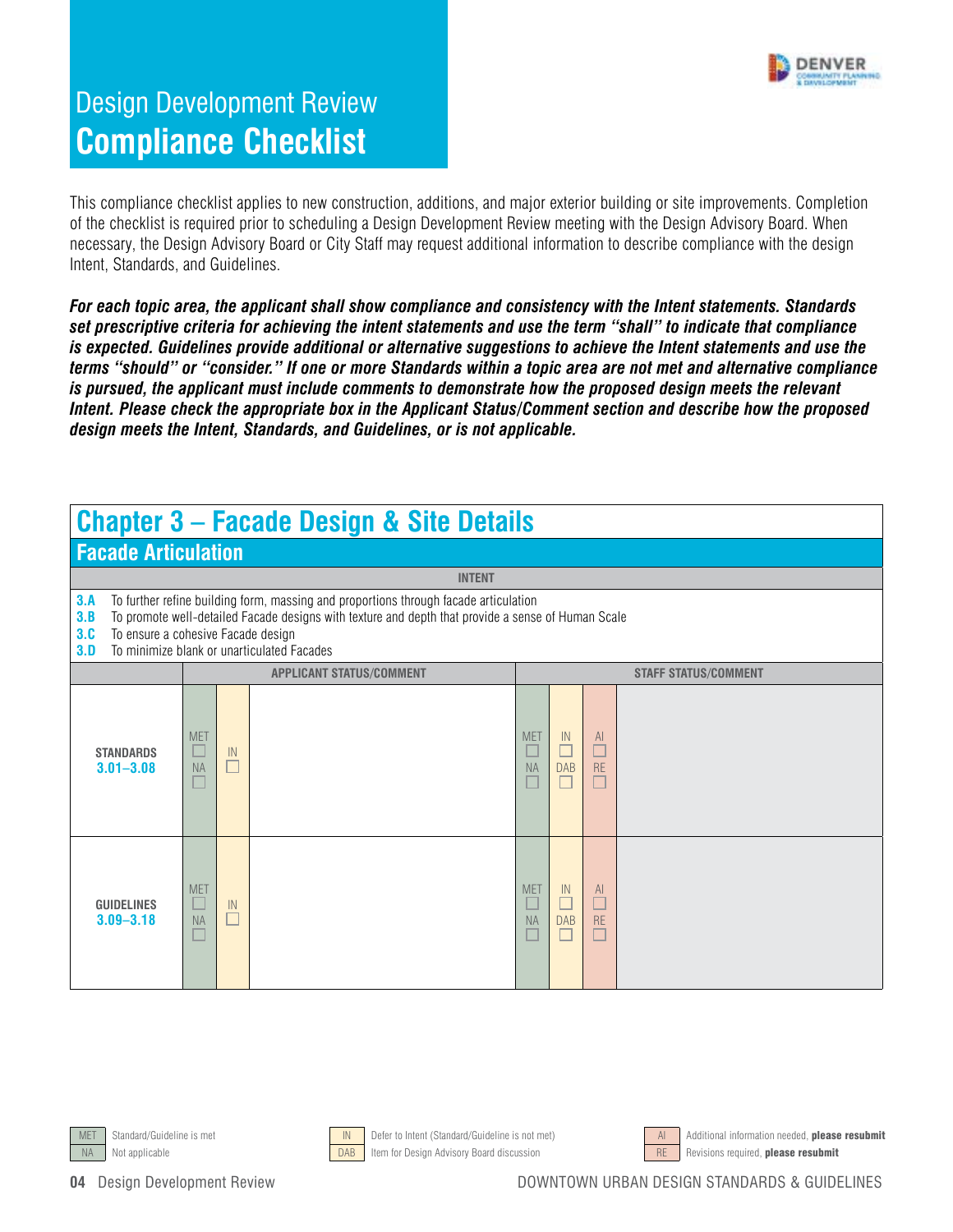

|                                                                                                                                                                                                                                                                                                                                                | Facade Articulation - Windows & Transparency                   |                                 |                                                                                                                                                                                                                                                                                                                                                                                                      |                                        |                                           |                                    |                             |  |  |
|------------------------------------------------------------------------------------------------------------------------------------------------------------------------------------------------------------------------------------------------------------------------------------------------------------------------------------------------|----------------------------------------------------------------|---------------------------------|------------------------------------------------------------------------------------------------------------------------------------------------------------------------------------------------------------------------------------------------------------------------------------------------------------------------------------------------------------------------------------------------------|----------------------------------------|-------------------------------------------|------------------------------------|-----------------------------|--|--|
|                                                                                                                                                                                                                                                                                                                                                |                                                                |                                 | <b>INTENT</b>                                                                                                                                                                                                                                                                                                                                                                                        |                                        |                                           |                                    |                             |  |  |
| To provide a minimum level of transparency on all facades<br>3.E<br>3.F<br>To ensure that building activities are visible from the Public Realm and vice versa<br>3.G<br>To ensure that building facades do not cause glare or negative impacts to the Public Realm<br>To encourage well-detailed fenestration and curtain wall designs<br>3.H |                                                                |                                 |                                                                                                                                                                                                                                                                                                                                                                                                      |                                        |                                           |                                    |                             |  |  |
|                                                                                                                                                                                                                                                                                                                                                | <b>APPLICANT STATUS/COMMENT</b><br><b>STAFF STATUS/COMMENT</b> |                                 |                                                                                                                                                                                                                                                                                                                                                                                                      |                                        |                                           |                                    |                             |  |  |
| <b>STANDARDS</b><br>$3.19 - 3.25$                                                                                                                                                                                                                                                                                                              | <b>MET</b><br><b>NA</b>                                        | $\ensuremath{\mathsf{IN}}$<br>Ш |                                                                                                                                                                                                                                                                                                                                                                                                      | <b>MET</b><br>$\Box$<br><b>NA</b><br>П | $\mathbb{N}$<br><b>DAB</b><br>$\Box$      | $\mathsf{Al}$<br>$\Box$<br>RE<br>□ |                             |  |  |
| <b>GUIDELINES</b><br>$3.26 - 3.29$                                                                                                                                                                                                                                                                                                             | <b>MET</b><br>NA<br>a.                                         | IN<br>$\Box$                    |                                                                                                                                                                                                                                                                                                                                                                                                      | <b>MET</b><br>$\Box$<br><b>NA</b><br>□ | $\mathbb{N}$<br>□<br><b>DAB</b><br>$\Box$ | AI<br>□<br>RE<br>$\Box$            |                             |  |  |
|                                                                                                                                                                                                                                                                                                                                                |                                                                |                                 | Facade Articulation - Exterior Building Materials                                                                                                                                                                                                                                                                                                                                                    |                                        |                                           |                                    |                             |  |  |
|                                                                                                                                                                                                                                                                                                                                                |                                                                |                                 | <b>INTENT</b>                                                                                                                                                                                                                                                                                                                                                                                        |                                        |                                           |                                    |                             |  |  |
| 3.1<br>3.J<br>3.K<br>3.L                                                                                                                                                                                                                                                                                                                       |                                                                |                                 | To encourage use of well-detailed exterior materials with texture and depth that provide a sense of Human Scale<br>To integrate changes in exterior building materials with the overall design and articulation of the building<br>To promote use of a variety of high-quality durable exterior materials<br>To reduce resource and energy consumption through use of sustainable exterior materials |                                        |                                           |                                    |                             |  |  |
|                                                                                                                                                                                                                                                                                                                                                |                                                                |                                 | <b>APPLICANT STATUS/COMMENT</b>                                                                                                                                                                                                                                                                                                                                                                      |                                        |                                           |                                    | <b>STAFF STATUS/COMMENT</b> |  |  |
| <b>STANDARDS</b><br>$3.30 - 3.33$                                                                                                                                                                                                                                                                                                              | <b>MET</b><br><b>NA</b>                                        | IN                              |                                                                                                                                                                                                                                                                                                                                                                                                      | <b>MET</b><br><b>NA</b>                | $\mathbb{N}$<br><b>DAB</b>                | AI.<br>RE                          |                             |  |  |
| <b>GUIDELINES</b><br>$3.34 - 3.41$                                                                                                                                                                                                                                                                                                             | <b>MET</b><br><b>NA</b>                                        | IN                              |                                                                                                                                                                                                                                                                                                                                                                                                      | <b>MET</b><br><b>NA</b>                | IN.<br><b>DAB</b>                         | AI.<br><b>RE</b>                   |                             |  |  |







MET Standard/Guideline is met **IN Defer to Intent (Standard/Guideline is not met)** Additional information needed, **please resubmit**<br>Not applicable **DAB** them for Design Advisory Board discussion Not applicable **Example 20 Note and American Constant DAB** Item for Design Advisory Board discussion RE Revisions required, **please resubmit**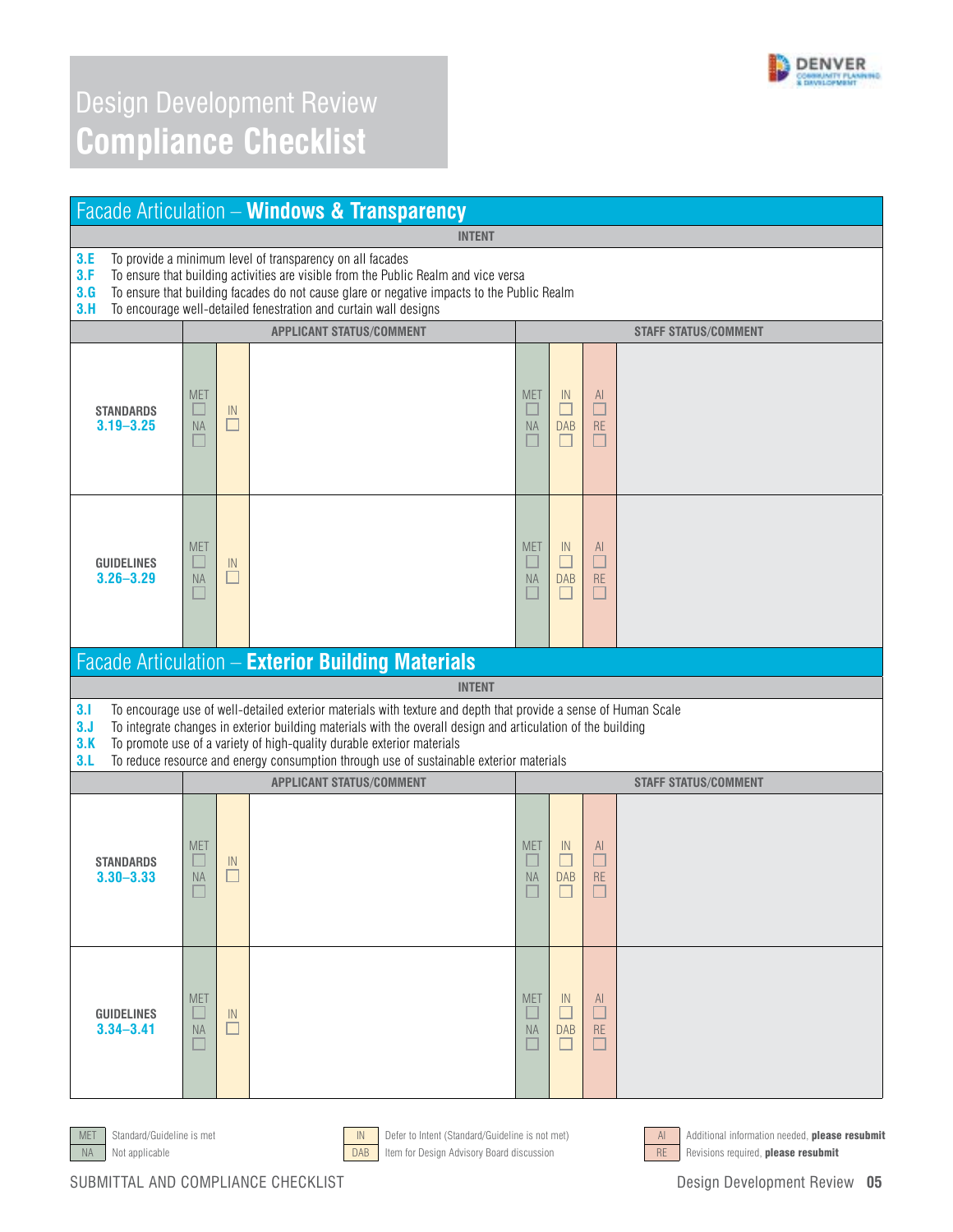

| <b>Facade Articulation - Balconies</b>                         |                                                                                                                                                                                                                                                                |                                      |                                                                                                                                                                                                                                                                                                                                                                                                                                                                                                                                                                                                                     |                         |                                      |                                                        |                             |  |  |
|----------------------------------------------------------------|----------------------------------------------------------------------------------------------------------------------------------------------------------------------------------------------------------------------------------------------------------------|--------------------------------------|---------------------------------------------------------------------------------------------------------------------------------------------------------------------------------------------------------------------------------------------------------------------------------------------------------------------------------------------------------------------------------------------------------------------------------------------------------------------------------------------------------------------------------------------------------------------------------------------------------------------|-------------------------|--------------------------------------|--------------------------------------------------------|-----------------------------|--|--|
|                                                                |                                                                                                                                                                                                                                                                |                                      | <b>INTENT</b>                                                                                                                                                                                                                                                                                                                                                                                                                                                                                                                                                                                                       |                         |                                      |                                                        |                             |  |  |
| 3.M<br>3.N<br>3.0                                              | To integrate balconies into the design of the building facade and contribute to the overall articulation techniques<br>To limit the physical and visual effects of balconies on overall building mass and scale<br>To orient activity towards the Public Realm |                                      |                                                                                                                                                                                                                                                                                                                                                                                                                                                                                                                                                                                                                     |                         |                                      |                                                        |                             |  |  |
|                                                                |                                                                                                                                                                                                                                                                |                                      | <b>APPLICANT STATUS/COMMENT</b>                                                                                                                                                                                                                                                                                                                                                                                                                                                                                                                                                                                     |                         |                                      |                                                        | <b>STAFF STATUS/COMMENT</b> |  |  |
| <b>STANDARDS</b><br>$3.42 - 3.46$                              | <b>MET</b><br>ш<br><b>NA</b>                                                                                                                                                                                                                                   | IN                                   |                                                                                                                                                                                                                                                                                                                                                                                                                                                                                                                                                                                                                     | <b>MET</b><br><b>NA</b> | IN<br>□<br><b>DAB</b>                | AI.<br>□<br><b>RE</b>                                  |                             |  |  |
| <b>GUIDELINES</b><br>$3.47 - 3.50$                             | <b>MET</b><br><b>NA</b>                                                                                                                                                                                                                                        | $\ensuremath{\mathsf{IN}}$<br>$\Box$ |                                                                                                                                                                                                                                                                                                                                                                                                                                                                                                                                                                                                                     | <b>MET</b><br><b>NA</b> | $\mathbb{N}$<br>$\Box$<br><b>DAB</b> | AI.<br>$\Box$<br><b>RE</b><br>$\overline{\phantom{a}}$ |                             |  |  |
|                                                                |                                                                                                                                                                                                                                                                |                                      | <b>Design Details for Infill Development</b>                                                                                                                                                                                                                                                                                                                                                                                                                                                                                                                                                                        |                         |                                      |                                                        |                             |  |  |
|                                                                |                                                                                                                                                                                                                                                                |                                      | <b>INTENT</b>                                                                                                                                                                                                                                                                                                                                                                                                                                                                                                                                                                                                       |                         |                                      |                                                        |                             |  |  |
| 3.P<br>3.0<br>3.R<br>3.5<br>and design response as applicable. |                                                                                                                                                                                                                                                                |                                      | To ensure designs that are compatible with adjacent Historic Resources and/or Character Buildings<br>To promote contemporary designs that do not replicate or mimic historic style or period of architecture<br>To ensure design elements derived from adjacent Historic Resources and/or Character Buildings are integrated into the overall facade composition<br>To ensure that infill development enriches the street with quality of design, materials and finishes<br>Note, comments in this section must reference the neighboring property analysis, presence of Historic Resources or Character Buildings, |                         |                                      |                                                        |                             |  |  |
|                                                                |                                                                                                                                                                                                                                                                |                                      | <b>APPLICANT STATUS/COMMENT</b>                                                                                                                                                                                                                                                                                                                                                                                                                                                                                                                                                                                     |                         |                                      |                                                        | <b>STAFF STATUS/COMMENT</b> |  |  |
| <b>STANDARDS</b><br>$3.51 - 3.56$                              | <b>MET</b><br>ப<br><b>NA</b>                                                                                                                                                                                                                                   | IN                                   |                                                                                                                                                                                                                                                                                                                                                                                                                                                                                                                                                                                                                     | <b>MET</b><br>NA        | IN<br><b>DAB</b>                     | AI.<br><b>RE</b><br>$\Box$                             |                             |  |  |
| <b>MET</b>                                                     | $\mathsf{IN}$<br>Defer to Intent (Standard/Guideline is not met)<br>Additional information needed, please resubmit<br>Standard/Guideline is met<br>AI                                                                                                          |                                      |                                                                                                                                                                                                                                                                                                                                                                                                                                                                                                                                                                                                                     |                         |                                      |                                                        |                             |  |  |



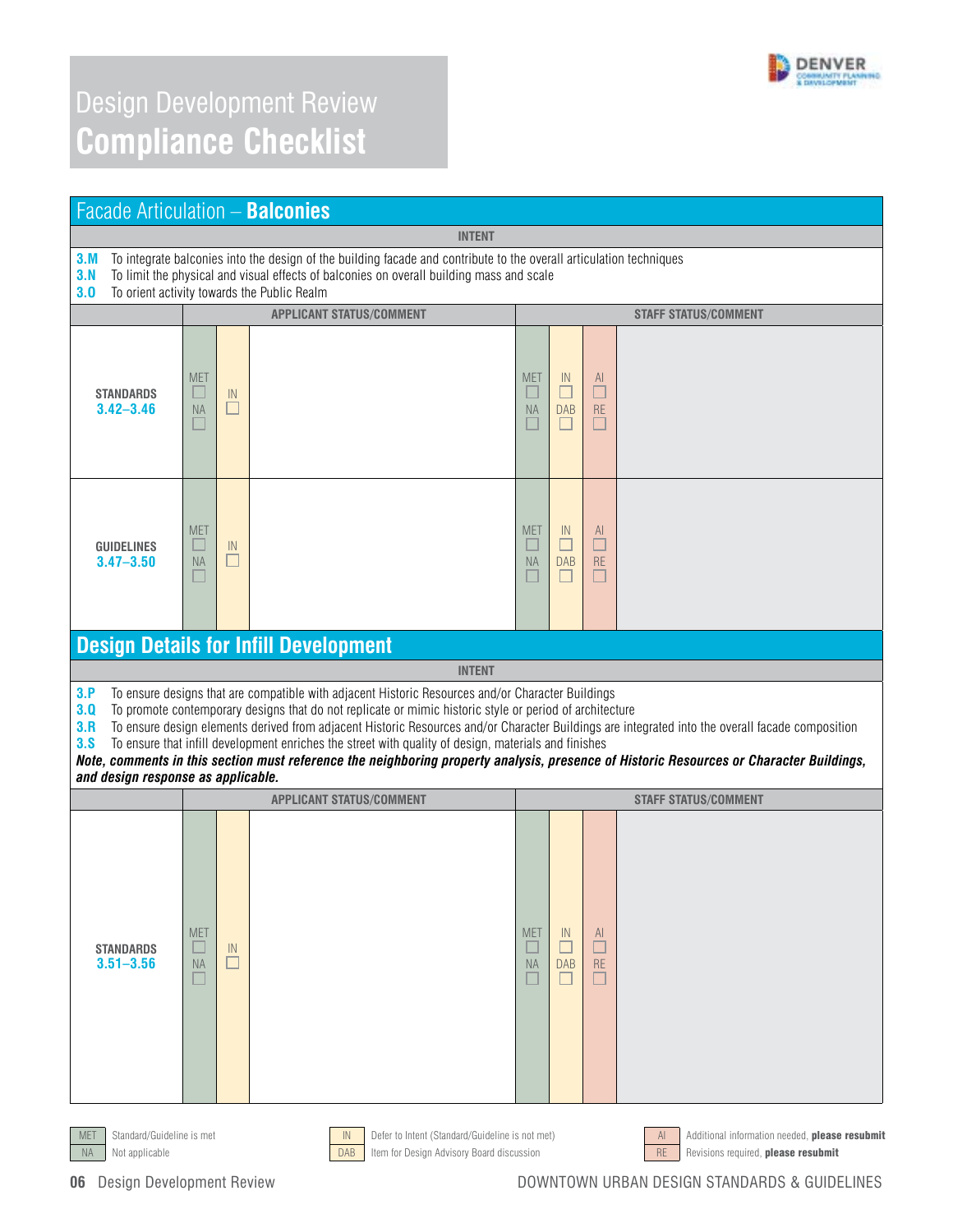

| <b>GUIDELINES</b><br>3.57          | <b>MET</b><br>$\Box$<br><b>NA</b><br>Ш | $\ensuremath{\mathsf{IN}}\xspace$<br>$\Box$ |                                                                                                                                                                                                                                                                                                                                      | <b>MET</b><br>$\Box$<br>$\sf{NA}$<br>$\Box$ | $\sf IN$<br>$\Box$<br><b>DAB</b><br>$\Box$              | $\mathsf{Al}$<br>$\Box$<br>$\mathsf{RE}$<br>$\Box$ |                             |
|------------------------------------|----------------------------------------|---------------------------------------------|--------------------------------------------------------------------------------------------------------------------------------------------------------------------------------------------------------------------------------------------------------------------------------------------------------------------------------------|---------------------------------------------|---------------------------------------------------------|----------------------------------------------------|-----------------------------|
|                                    |                                        |                                             | <b>Adaptive Reuse and Building Additions</b>                                                                                                                                                                                                                                                                                         |                                             |                                                         |                                                    |                             |
| 3.1<br>3.0<br>3. V                 |                                        |                                             | <b>INTENT</b><br>To encourage reuse of existing buildings with solutions that contributes to the unique architectural integrity of the neighborhood<br>To promote building additions that are proportional to the original structure<br>To ensure that new design details integrate harmoniously with existing architectural details |                                             |                                                         |                                                    |                             |
|                                    |                                        |                                             | <b>APPLICANT STATUS/COMMENT</b>                                                                                                                                                                                                                                                                                                      |                                             |                                                         |                                                    | <b>STAFF STATUS/COMMENT</b> |
| <b>STANDARDS</b><br>$3.58 - 3.61$  | <b>MET</b><br>$\Box$<br>$\sf NA$       | $\ensuremath{\mathsf{IN}}\xspace$<br>$\Box$ |                                                                                                                                                                                                                                                                                                                                      | <b>MET</b><br>$\Box$<br><b>NA</b><br>$\Box$ | $\ensuremath{\mathsf{IN}}$<br>$\Box$<br><b>DAB</b><br>□ | AI<br>$\Box$<br>$\mathsf{RE}$<br>□                 |                             |
| <b>GUIDELINES</b><br>$3.62 - 3.67$ | <b>MET</b><br>ш<br><b>NA</b>           | $\ensuremath{\mathsf{IN}}\xspace$<br>$\Box$ |                                                                                                                                                                                                                                                                                                                                      | <b>MET</b><br>H<br><b>NA</b><br>۰           | -IN<br>F<br><b>DAB</b><br>$\Box$                        | AI<br>Г<br><b>RE</b><br>П                          |                             |





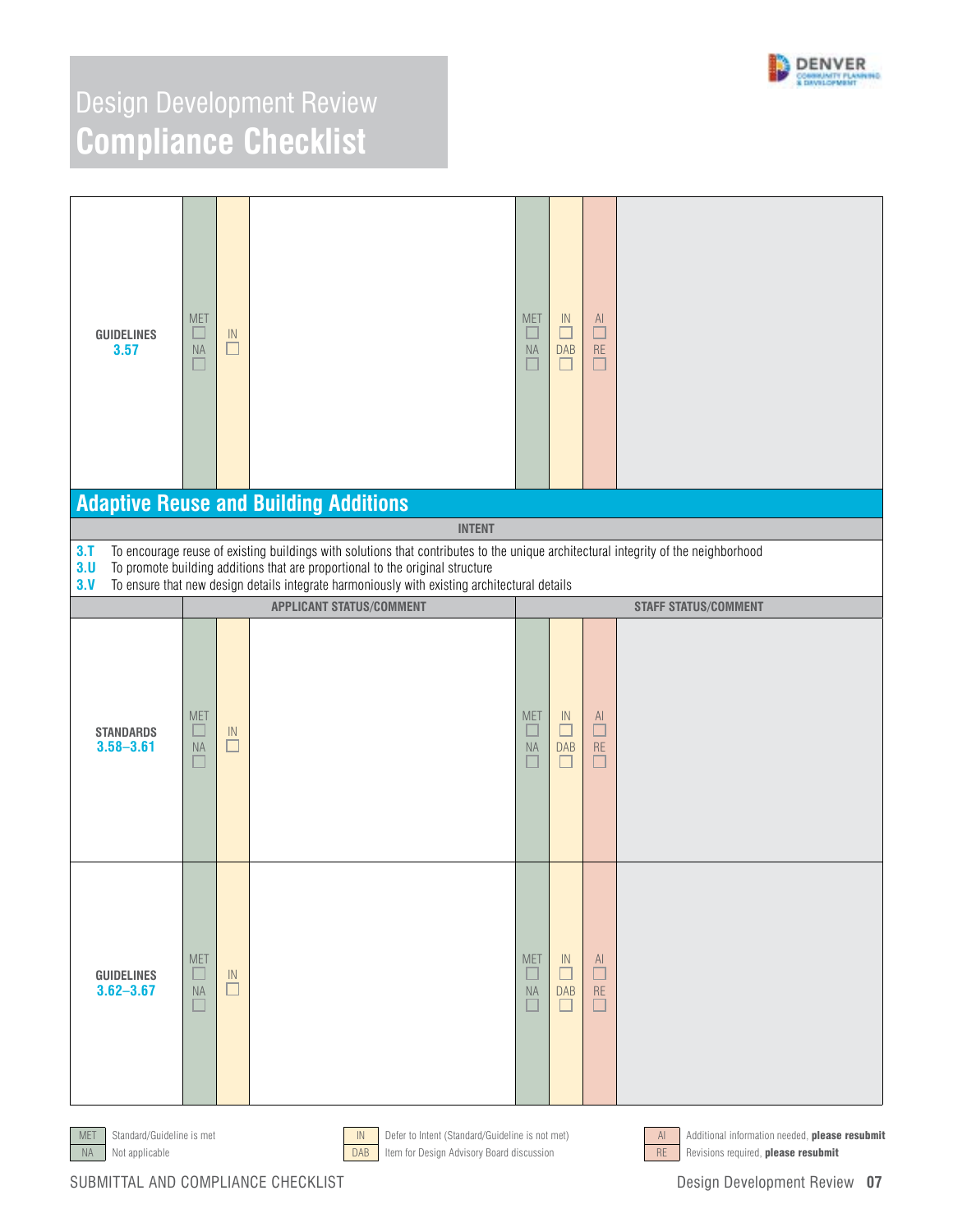

| <b>Street Level Facade Design &amp; Details</b>                                                                                                                                                                                                                                                                                                                                                                                                                                                                                                                                                                                                              |                                 |                 |                                 |                                        |                                            |                              |                             |  |  |
|--------------------------------------------------------------------------------------------------------------------------------------------------------------------------------------------------------------------------------------------------------------------------------------------------------------------------------------------------------------------------------------------------------------------------------------------------------------------------------------------------------------------------------------------------------------------------------------------------------------------------------------------------------------|---------------------------------|-----------------|---------------------------------|----------------------------------------|--------------------------------------------|------------------------------|-----------------------------|--|--|
| <b>INTENT</b>                                                                                                                                                                                                                                                                                                                                                                                                                                                                                                                                                                                                                                                |                                 |                 |                                 |                                        |                                            |                              |                             |  |  |
| To activate the Public Realm through a variety of uses and architectural design elements<br>3. W<br>3.X<br>To promote Street Level designs with texture and depth that provide a sense of Human Scale<br>3.1<br>To provide well-designed transitions between public and private space<br>3.Z<br>To encourage flexible Street Level designs that can accommodate a variety of uses over time<br><b>3.AA</b> To encourage Street Level design and uses that contribute to public safety<br>3.AB To ensure that facade designs consider potential future locations for pedestrian oriented signage<br><b>3.AC</b> To create visual interest at the Street Level |                                 |                 |                                 |                                        |                                            |                              |                             |  |  |
|                                                                                                                                                                                                                                                                                                                                                                                                                                                                                                                                                                                                                                                              |                                 |                 | <b>APPLICANT STATUS/COMMENT</b> |                                        |                                            |                              | <b>STAFF STATUS/COMMENT</b> |  |  |
| <b>STANDARDS</b><br>$3.68 - 3.77$                                                                                                                                                                                                                                                                                                                                                                                                                                                                                                                                                                                                                            | <b>MET</b><br>$\Box$<br>NA<br>× | ${\sf IN}$<br>Ш |                                 | <b>MET</b><br>$\Box$<br><b>NA</b><br>Г | $\mathsf{IN}$<br>□<br><b>DAB</b><br>$\Box$ | AI<br>$\Box$<br>RE<br>$\Box$ |                             |  |  |
| <b>GUIDELINES</b><br>$3.78 - 3.94$                                                                                                                                                                                                                                                                                                                                                                                                                                                                                                                                                                                                                           | <b>MET</b><br>NA<br>H           | IN<br>$\Box$    |                                 | <b>MET</b><br><b>NA</b>                | IN<br><b>DAB</b><br>$\Box$                 | AI<br>П<br><b>RE</b><br>□    |                             |  |  |





NA Not applicable **Example 2018** Item for Design Advisory Board discussion RE Revisions required, **please resubmit** 



MET Standard/Guideline is met **IN Defer to Intent (Standard/Guideline is not met)** And Additional information needed, **please resubmit**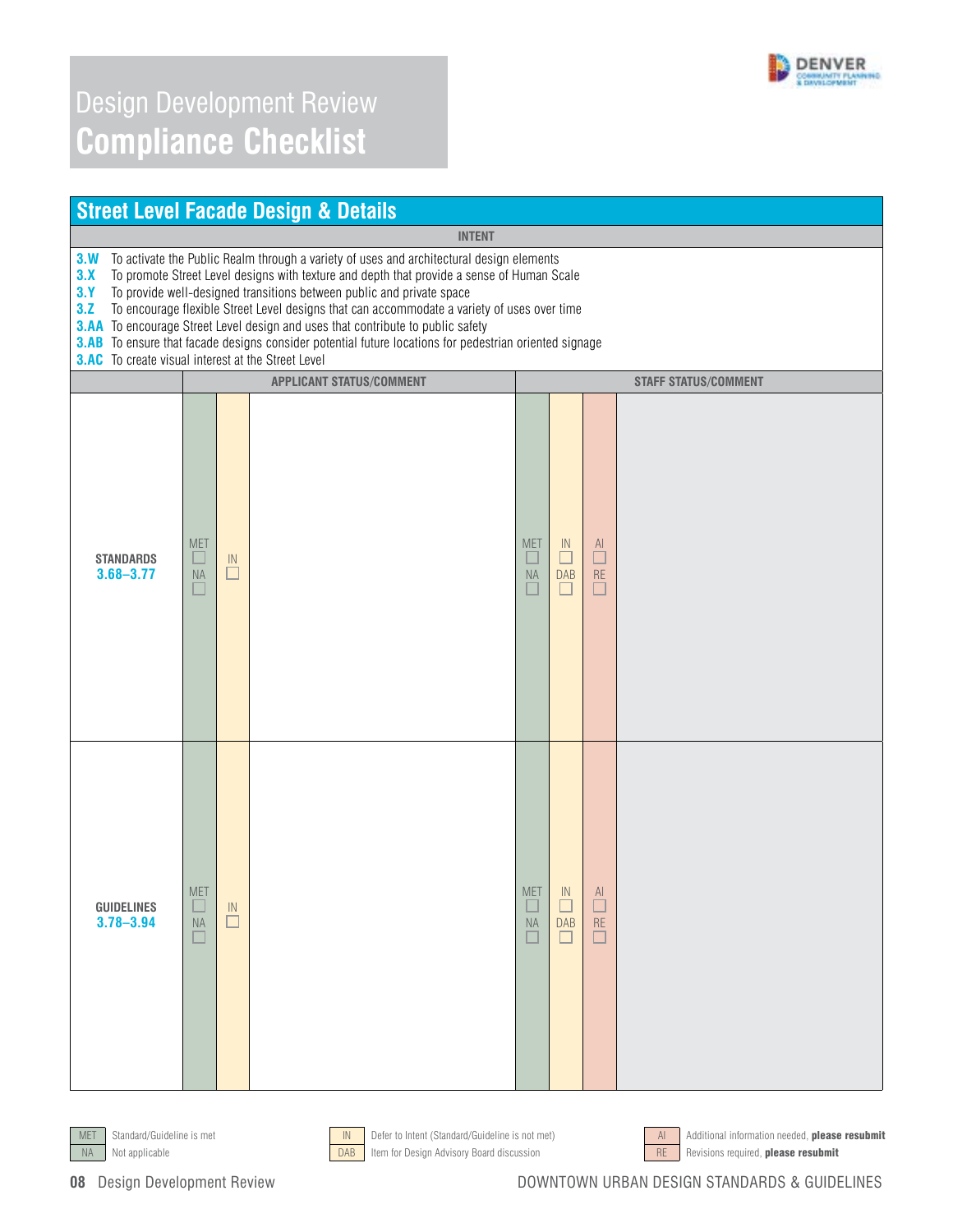

| Street Level Facade Design & Details - Building Entries                                                                                                                                                                                                                                                                            |                              |              |                                                                                                                                                                                                                                                                                                                                                                                                                                                                                                                                                                                                                                                         |                                        |                                      |                                      |                             |  |
|------------------------------------------------------------------------------------------------------------------------------------------------------------------------------------------------------------------------------------------------------------------------------------------------------------------------------------|------------------------------|--------------|---------------------------------------------------------------------------------------------------------------------------------------------------------------------------------------------------------------------------------------------------------------------------------------------------------------------------------------------------------------------------------------------------------------------------------------------------------------------------------------------------------------------------------------------------------------------------------------------------------------------------------------------------------|----------------------------------------|--------------------------------------|--------------------------------------|-----------------------------|--|
| <b>INTENT</b><br><b>3.AD</b> To emphasize importance of pedestrian entries as a defining feature of Street Level design<br><b>3.AE</b> To ensure that pedestrian entrances are located to generate activity and vibrancy on the Street Level<br><b>3.AF</b> To minimize the number and impact of vehicular entries from the street |                              |              |                                                                                                                                                                                                                                                                                                                                                                                                                                                                                                                                                                                                                                                         |                                        |                                      |                                      |                             |  |
|                                                                                                                                                                                                                                                                                                                                    |                              |              | <b>APPLICANT STATUS/COMMENT</b>                                                                                                                                                                                                                                                                                                                                                                                                                                                                                                                                                                                                                         |                                        |                                      |                                      | <b>STAFF STATUS/COMMENT</b> |  |
| <b>STANDARDS</b><br>$3.95 - 3.96$                                                                                                                                                                                                                                                                                                  | <b>MET</b><br>ப<br><b>NA</b> | IN<br>$\Box$ |                                                                                                                                                                                                                                                                                                                                                                                                                                                                                                                                                                                                                                                         | <b>MET</b><br><b>Fill</b><br><b>NA</b> | IN<br>$\Box$<br><b>DAB</b><br>$\Box$ | AI.<br>$\Box$<br><b>RE</b>           |                             |  |
| <b>GUIDELINES</b><br>$3.97 - 3.100$                                                                                                                                                                                                                                                                                                | <b>MET</b><br><b>NA</b>      | IN<br>$\Box$ |                                                                                                                                                                                                                                                                                                                                                                                                                                                                                                                                                                                                                                                         | <b>MET</b><br><b>NA</b>                | IN<br>n<br><b>DAB</b><br>$\Box$      | AI.<br>□<br><b>RE</b><br>▉           |                             |  |
|                                                                                                                                                                                                                                                                                                                                    |                              |              | Street Level Facade Design & Details - Setback & Open Space Design                                                                                                                                                                                                                                                                                                                                                                                                                                                                                                                                                                                      |                                        |                                      |                                      |                             |  |
|                                                                                                                                                                                                                                                                                                                                    |                              |              | <b>INTENT</b>                                                                                                                                                                                                                                                                                                                                                                                                                                                                                                                                                                                                                                           |                                        |                                      |                                      |                             |  |
| 3.AI                                                                                                                                                                                                                                                                                                                               |                              |              | <b>3.AG</b> To encourage a variety of Open Space typologies<br><b>3.AH</b> To provide space for publicly accessible outdoor amenities adjacent to the street<br>To provide transitions between public and private areas<br>3.AJ To ensure that the Enhanced Setbacks and Open Space contributes to the quality of the street and the neighborhood<br><b>3.AK</b> To ensure a well designed Open Space with quality materials that contribute to the Human Scale<br><b>3.AL</b> To ensure landscaping and other elements accommodate Street Level transparency<br><b>3.AM</b> To encourage additional trees and landscaping to reduce heat island effect |                                        |                                      |                                      |                             |  |
|                                                                                                                                                                                                                                                                                                                                    |                              |              | <b>APPLICANT STATUS/COMMENT</b>                                                                                                                                                                                                                                                                                                                                                                                                                                                                                                                                                                                                                         |                                        |                                      |                                      | <b>STAFF STATUS/COMMENT</b> |  |
| <b>STANDARDS</b><br>$3.101 - 3.109$                                                                                                                                                                                                                                                                                                | <b>MET</b><br><b>NA</b>      | IN<br>Ш      |                                                                                                                                                                                                                                                                                                                                                                                                                                                                                                                                                                                                                                                         | <b>MET</b><br>L<br><b>NA</b>           | IN<br>П<br><b>DAB</b>                | <sup>Al</sup><br>$\Box$<br><b>RE</b> |                             |  |
| <b>GUIDELINES</b><br>$3.110 - 3.120$                                                                                                                                                                                                                                                                                               | <b>MET</b><br><b>NA</b>      | IN           |                                                                                                                                                                                                                                                                                                                                                                                                                                                                                                                                                                                                                                                         | <b>MET</b><br><b>NA</b>                | IN<br><b>DAB</b>                     | <sup>Al</sup><br><b>RE</b>           |                             |  |









MET Standard/Guideline is met **IN Defer to Intent (Standard/Guideline is not met)** Additional information needed, **please resubmit**<br>Not applicable **DAB** them for Design Advisory Board discussion Not applicable **Example 20 Note and American Constant DAB** Item for Design Advisory Board discussion RE Revisions required, **please resubmit**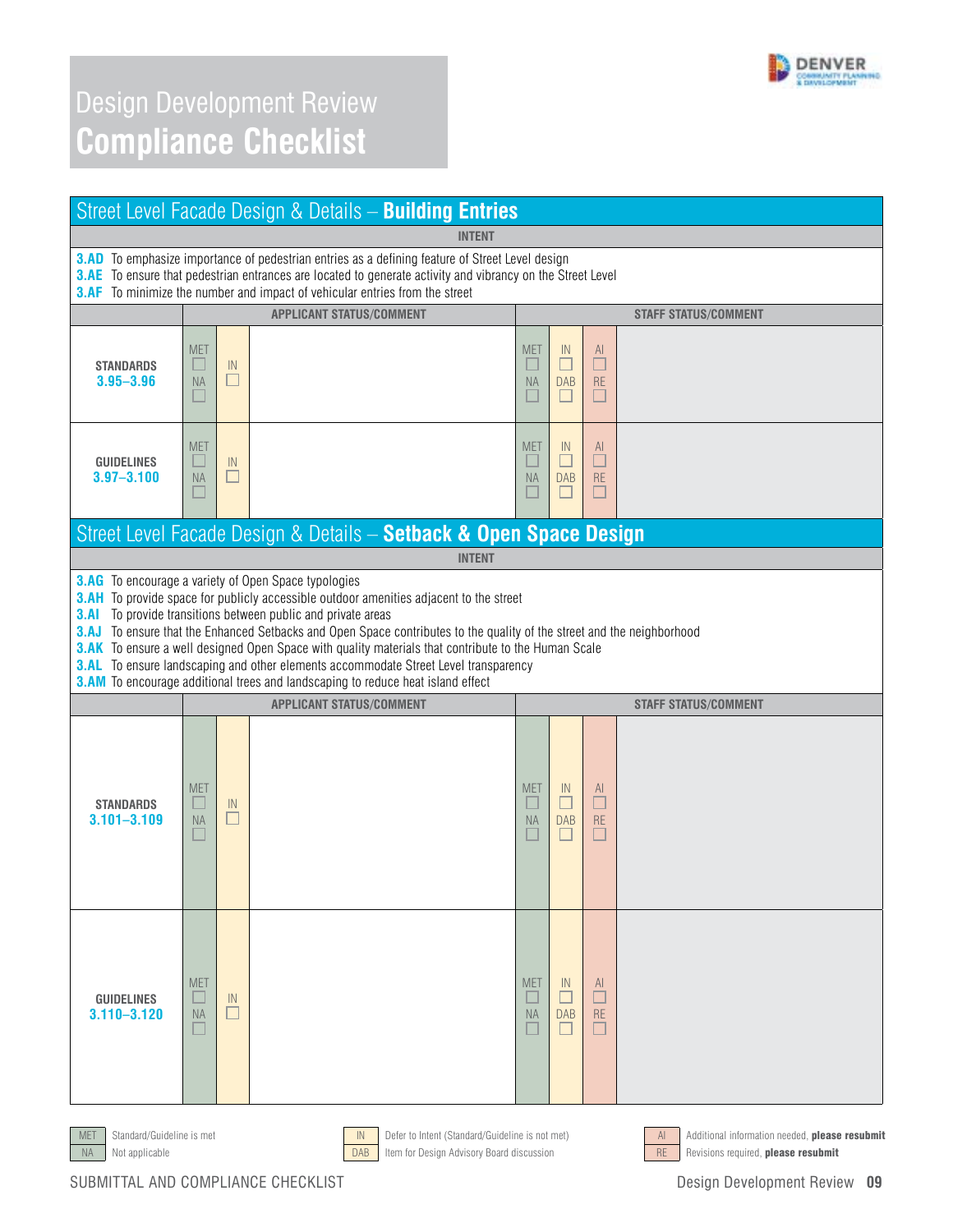

| Street Level Facade Design & Details - Awnings & Canopies                                                                                                                                                                                                                                                                                                                                                                                                                                   |                                                                |               |                                                                                                                                                                                                                                                                                                                                                                      |                                        |                                            |                            |                             |
|---------------------------------------------------------------------------------------------------------------------------------------------------------------------------------------------------------------------------------------------------------------------------------------------------------------------------------------------------------------------------------------------------------------------------------------------------------------------------------------------|----------------------------------------------------------------|---------------|----------------------------------------------------------------------------------------------------------------------------------------------------------------------------------------------------------------------------------------------------------------------------------------------------------------------------------------------------------------------|----------------------------------------|--------------------------------------------|----------------------------|-----------------------------|
|                                                                                                                                                                                                                                                                                                                                                                                                                                                                                             |                                                                |               | <b>INTENT</b>                                                                                                                                                                                                                                                                                                                                                        |                                        |                                            |                            |                             |
| <b>3.AN</b> To ensure that awnings and canopies are integrated into the overall building facade and public realm<br><b>3.AO</b> To add visual interest to the pedestrian environment and contribute to the Human Scale of the Street Level<br><b>3.AP</b> To provide shade and weather protection for pedestrians<br>3.AQ To create interesting rhythms and patterns along the building facade<br><b>3.AR</b> To ensure that awnings and canopies are made of durable and quality materials |                                                                |               |                                                                                                                                                                                                                                                                                                                                                                      |                                        |                                            |                            |                             |
|                                                                                                                                                                                                                                                                                                                                                                                                                                                                                             | <b>APPLICANT STATUS/COMMENT</b><br><b>STAFF STATUS/COMMENT</b> |               |                                                                                                                                                                                                                                                                                                                                                                      |                                        |                                            |                            |                             |
| <b>STANDARDS</b><br>$3.121 - 3.124$                                                                                                                                                                                                                                                                                                                                                                                                                                                         | <b>MET</b><br>Ш<br><b>NA</b>                                   | IN<br>$\Box$  |                                                                                                                                                                                                                                                                                                                                                                      | <b>MET</b><br>Ш<br><b>NA</b><br>ш      | IN<br>$\Box$<br><b>DAB</b><br>L            | AI.<br>$\Box$<br><b>RE</b> |                             |
| <b>GUIDELINES</b><br>$3.125 - 3.130$                                                                                                                                                                                                                                                                                                                                                                                                                                                        | <b>MET</b><br>$\Box$<br><b>NA</b><br>H                         | IN<br>$\Box$  |                                                                                                                                                                                                                                                                                                                                                                      | <b>MET</b><br>$\Box$<br><b>NA</b><br>٠ | IN<br>$\Box$<br><b>DAB</b><br>п            | AI<br>$\Box$<br>RE<br>⊏    |                             |
| <b>Structured Parking Facades</b>                                                                                                                                                                                                                                                                                                                                                                                                                                                           |                                                                |               |                                                                                                                                                                                                                                                                                                                                                                      |                                        |                                            |                            |                             |
|                                                                                                                                                                                                                                                                                                                                                                                                                                                                                             |                                                                |               | <b>INTENT</b>                                                                                                                                                                                                                                                                                                                                                        |                                        |                                            |                            |                             |
|                                                                                                                                                                                                                                                                                                                                                                                                                                                                                             |                                                                |               | <b>3.AS</b> To promote structured parking facades that are fully activated with uses<br>3.AT To minimize the impact of vehicles and structured parking on the Public Realm and surrounding properties<br>3.AU To ensure all parking structures have well designed facades that are visually compatible with the character and quality of the overall building facade |                                        |                                            |                            |                             |
|                                                                                                                                                                                                                                                                                                                                                                                                                                                                                             |                                                                |               | <b>APPLICANT STATUS/COMMENT</b>                                                                                                                                                                                                                                                                                                                                      |                                        |                                            |                            | <b>STAFF STATUS/COMMENT</b> |
| <b>STANDARDS</b><br>$3.131 - 3.137$                                                                                                                                                                                                                                                                                                                                                                                                                                                         | <b>MET</b><br>ш<br><b>NA</b>                                   | IN<br>$\Box$  |                                                                                                                                                                                                                                                                                                                                                                      | <b>MET</b><br><b>NA</b>                | IN<br>$\Box$<br><b>DAB</b><br>$\mathbf{I}$ | AI<br>□<br><b>RE</b>       |                             |
| <b>GUIDELINES</b><br>$3.138 - 3.140$                                                                                                                                                                                                                                                                                                                                                                                                                                                        | <b>MET</b><br><b>NA</b>                                        | -IN<br>$\Box$ |                                                                                                                                                                                                                                                                                                                                                                      | <b>MET</b><br><b>NA</b>                | IN<br><b>DAB</b>                           | AI.<br><b>RE</b>           |                             |





NA Not applicable **DAB** Item for Design Advisory Board discussion RE Revisions required, please resubmit



MET Standard/Guideline is met **IN Defer to Intent (Standard/Guideline is not met)** And Additional information needed, **please resubmit**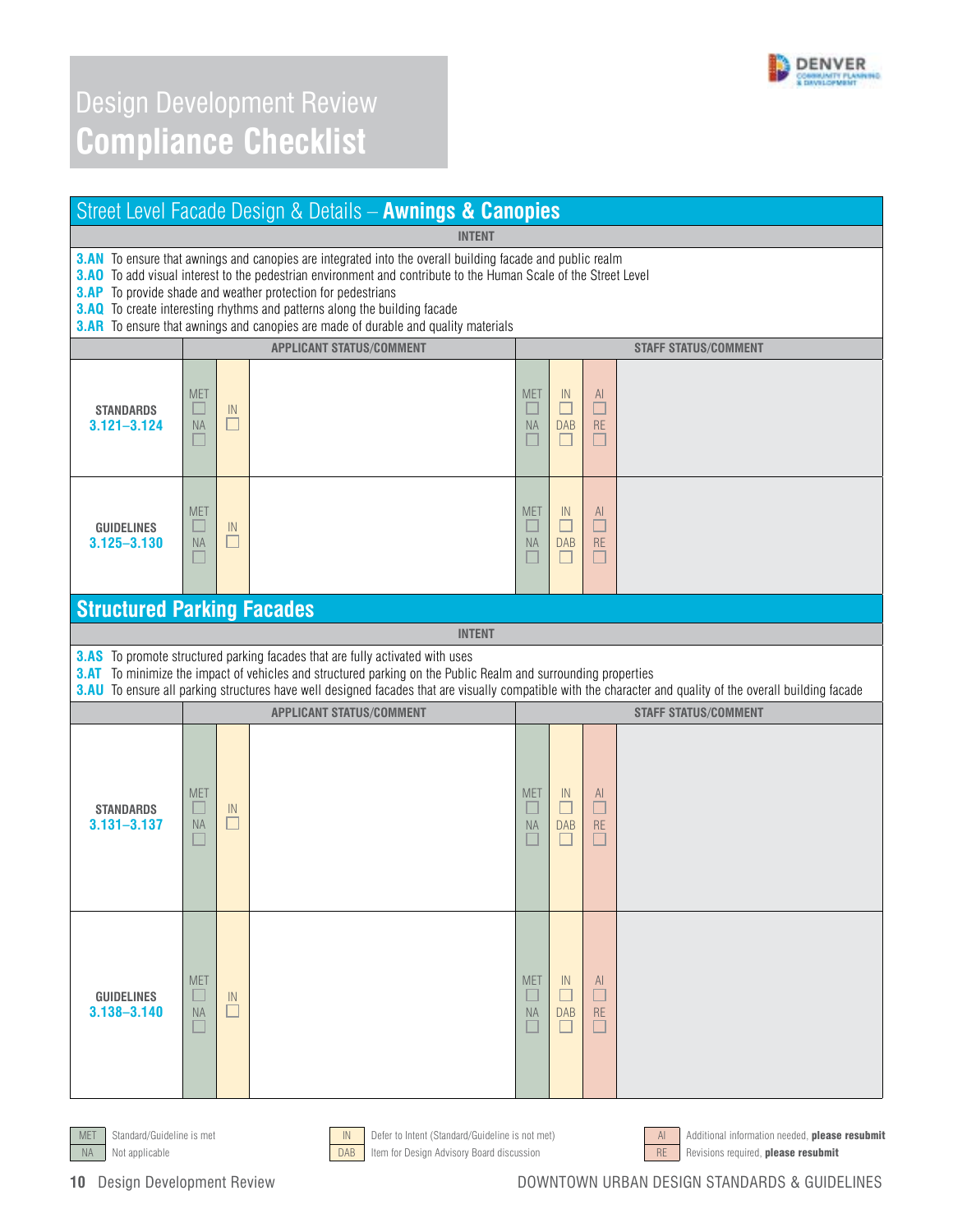

#### **Building Rooftops**

**3.AV** To create building rooflines that positively contribute to the quality and character of the city skyline

**3.AW** To ensure that non-decorative rooftop equipment, such as mechanical and telecommunication, are fully screened from view and integrated into the rooftop design

**INTENT** 

**3.AX** To incorporate environmentally sustainable building technologies

|                                      |                                   |                                             | <b>APPLICANT STATUS/COMMENT</b>                                                                                                                                                                                                                      | <b>STAFF STATUS/COMMENT</b>                                   |                                 |                                                                 |                             |  |  |
|--------------------------------------|-----------------------------------|---------------------------------------------|------------------------------------------------------------------------------------------------------------------------------------------------------------------------------------------------------------------------------------------------------|---------------------------------------------------------------|---------------------------------|-----------------------------------------------------------------|-----------------------------|--|--|
| <b>STANDARDS</b><br>$3.141 - 3.145$  | <b>MET</b><br>$\Box$<br><b>NA</b> | $\overline{1}$<br>$\Box$                    |                                                                                                                                                                                                                                                      | <b>MET</b><br>E<br><b>NA</b><br>L                             | IN<br>$\Box$<br><b>DAB</b><br>П | $\begin{array}{c}\n\mathsf{Al} \\ \Box\n\end{array}$<br>RE<br>Ш |                             |  |  |
| <b>GUIDELINES</b><br>$3.146 - 3.150$ | <b>MET</b><br>Ш<br><b>NA</b><br>п | $\mathsf{IN}$<br>□                          |                                                                                                                                                                                                                                                      | <b>MET</b><br>$\overline{\phantom{a}}$<br><b>NA</b><br>$\Box$ | IN<br>П<br><b>DAB</b><br>$\Box$ | AI<br>$\Box$<br><b>RE</b><br>$\Box$                             |                             |  |  |
| <b>Fences, Walls, &amp; Screens</b>  |                                   |                                             |                                                                                                                                                                                                                                                      |                                                               |                                 |                                                                 |                             |  |  |
|                                      |                                   |                                             | <b>INTENT</b>                                                                                                                                                                                                                                        |                                                               |                                 |                                                                 |                             |  |  |
|                                      |                                   |                                             | 3.AY To ensure that fences, walls, and screens enhance the pedestrian environment and are well integrated into the building design and overall streetscape<br><b>3.AZ</b> To ensure that fences, walls and screens use quality and durable materials |                                                               |                                 |                                                                 |                             |  |  |
|                                      |                                   |                                             | 3.BA To ensure that fences and walls reinforce ground level transparency, and a welcoming character for ground level uses facing the street                                                                                                          |                                                               |                                 |                                                                 |                             |  |  |
|                                      |                                   |                                             | <b>APPLICANT STATUS/COMMENT</b>                                                                                                                                                                                                                      |                                                               |                                 |                                                                 | <b>STAFF STATUS/COMMENT</b> |  |  |
| <b>STANDARDS</b><br>$3.151 - 3.155$  | <b>MET</b><br>ш<br><b>NA</b>      | $\ensuremath{\mathsf{IN}}\xspace$<br>$\Box$ |                                                                                                                                                                                                                                                      | <b>MET</b><br>E<br><b>NA</b><br>L                             | IN<br>$\Box$<br><b>DAB</b><br>П | AI<br>$\Box$<br><b>RE</b><br>⊔                                  |                             |  |  |
| <b>GUIDELINES</b><br>$3.156 - 3.161$ | <b>MET</b><br>$\Box$<br><b>NA</b> | $\mathsf{IN}$<br>□                          |                                                                                                                                                                                                                                                      | <b>MET</b><br>$\Box$<br><b>NA</b><br>L.                       | IN<br>П<br><b>DAB</b><br>$\Box$ | AI<br>$\Box$<br>RE<br>$\Box$                                    |                             |  |  |





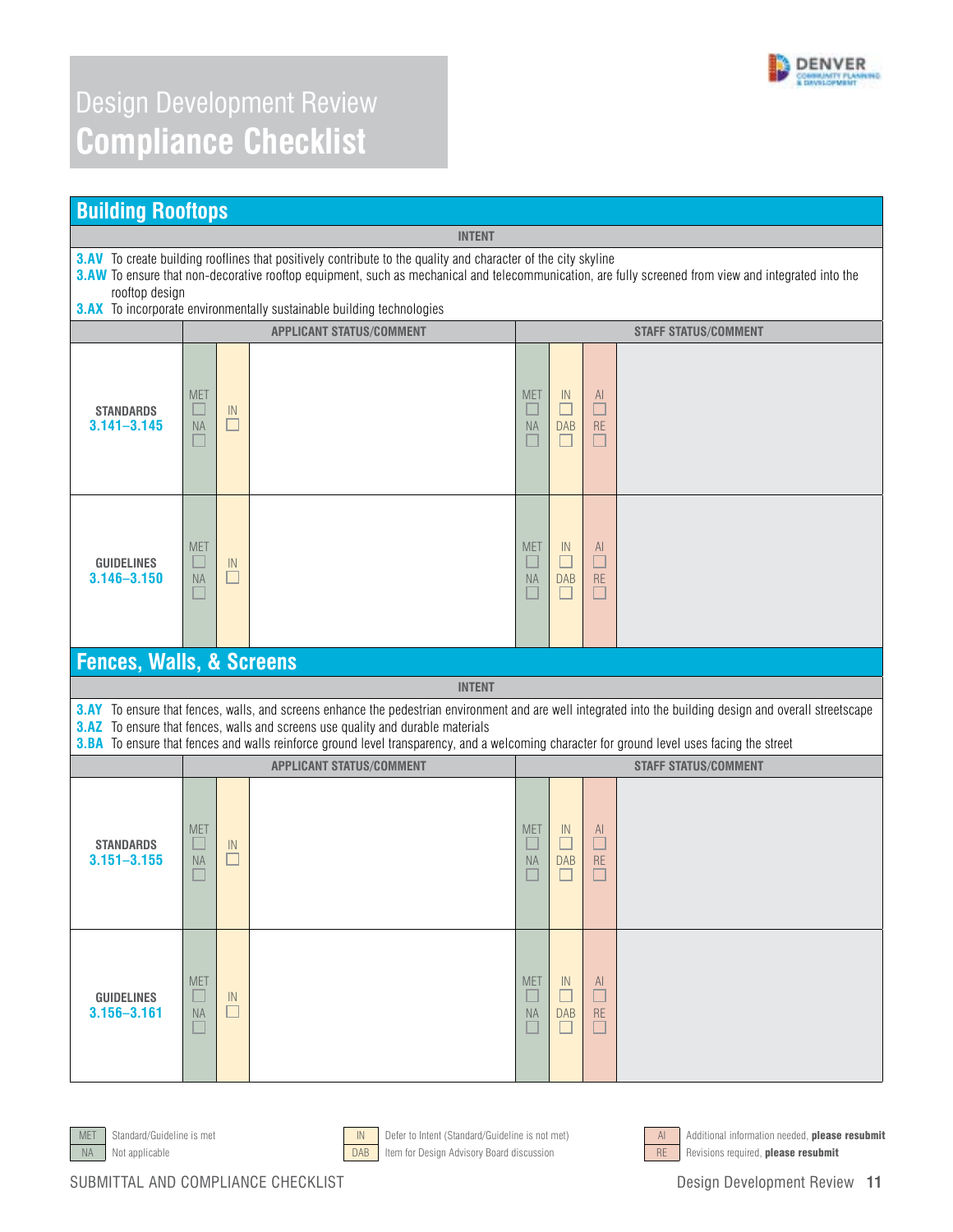

| <b>Chapter 4 – Private Streetscape Design</b> |  |
|-----------------------------------------------|--|
| <b>Streetscape Furniture &amp; Lighting</b>   |  |

#### **INTENT**

**4.A** To use furnishings and lighting elements to contribute to the activity and Human Scale of the streetscape **4.B** To promote a comfortable, safe, and clean pedestrian environment

**4.B** To promote a comfortable, safe, and clean pedestrian environment **4.C** To ensure that streetscape furnishings and lighting are made of hig **4.C** To ensure that streetscape furnishings and lighting are made of high-quality, durable materials

To allow creative furnishing and lighting designs

| ע. ל                               |                                            |                                             | TO AllOW GIGALIVE TUITIISHING AND HYNDRIG UGSIGNS<br><b>APPLICANT STATUS/COMMENT</b>                                                               |                                             |                                            |                                                                                         | <b>STAFF STATUS/COMMENT</b> |  |
|------------------------------------|--------------------------------------------|---------------------------------------------|----------------------------------------------------------------------------------------------------------------------------------------------------|---------------------------------------------|--------------------------------------------|-----------------------------------------------------------------------------------------|-----------------------------|--|
| <b>STANDARDS</b><br>$4.01 - 4.05$  | <b>MET</b><br>ш<br><b>NA</b><br>E          | $\ensuremath{\mathsf{IN}}\xspace$<br>$\Box$ |                                                                                                                                                    | <b>MET</b><br>$\Box$<br>$\sf{NA}$<br>$\Box$ | $\sf IN$<br>$\Box$<br><b>DAB</b><br>□      | $\mathsf{Al}$<br>$\Box$<br>$\mathsf{RE}$<br>□                                           |                             |  |
| <b>GUIDELINES</b><br>$4.06 - 4.13$ | <b>MET</b><br>$\mathbf{L}$<br>NA<br>$\Box$ | $\sf IN$<br>$\Box$                          |                                                                                                                                                    | <b>MET</b><br>□<br>$\sf{NA}$<br>$\Box$      | $\sf IN$<br>$\Box$<br><b>DAB</b><br>$\Box$ | $\overline{\square}$<br>$\mathsf{RE}$<br>$\Box$                                         |                             |  |
| <b>Streetscape Paving</b>          |                                            |                                             |                                                                                                                                                    |                                             |                                            |                                                                                         |                             |  |
|                                    |                                            |                                             | <b>INTENT</b>                                                                                                                                      |                                             |                                            |                                                                                         |                             |  |
| 4.E<br>4.F<br>4.G                  |                                            |                                             | To encourage coordinated paving designs<br>To identify different areas of the streetscape<br>To promote paving designs that help manage stormwater |                                             |                                            |                                                                                         |                             |  |
|                                    |                                            |                                             | <b>APPLICANT STATUS/COMMENT</b>                                                                                                                    |                                             |                                            |                                                                                         | <b>STAFF STATUS/COMMENT</b> |  |
| <b>STANDARDS</b><br>4.14           | <b>MET</b><br>ப<br><b>NA</b><br>$\Box$     | IN<br>$\Box$                                |                                                                                                                                                    | <b>MET</b><br>$\Box$<br>$\sf{NA}$<br>$\Box$ | $\mathsf{IN}$<br>$\Box$<br><b>DAB</b><br>O | $\begin{array}{c}\n\hline\n\text{Al} \\ \hline\n\end{array}$<br>$\mathsf{RE}$<br>$\Box$ |                             |  |
| <b>GUIDELINES</b><br>$4.15 - 4.17$ | <b>MET</b><br>ш<br>NA<br>$\Box$            | $\sf IN$<br>$\Box$                          |                                                                                                                                                    | <b>MET</b><br>$\Box$<br>$\sf{NA}$<br>$\Box$ | IN<br>$\Box$<br><b>DAB</b><br>H            | $\begin{array}{c}\n\mathsf{Al} \\ \Box\n\end{array}$<br>$\mathsf{RE}$<br>$\Box$         |                             |  |



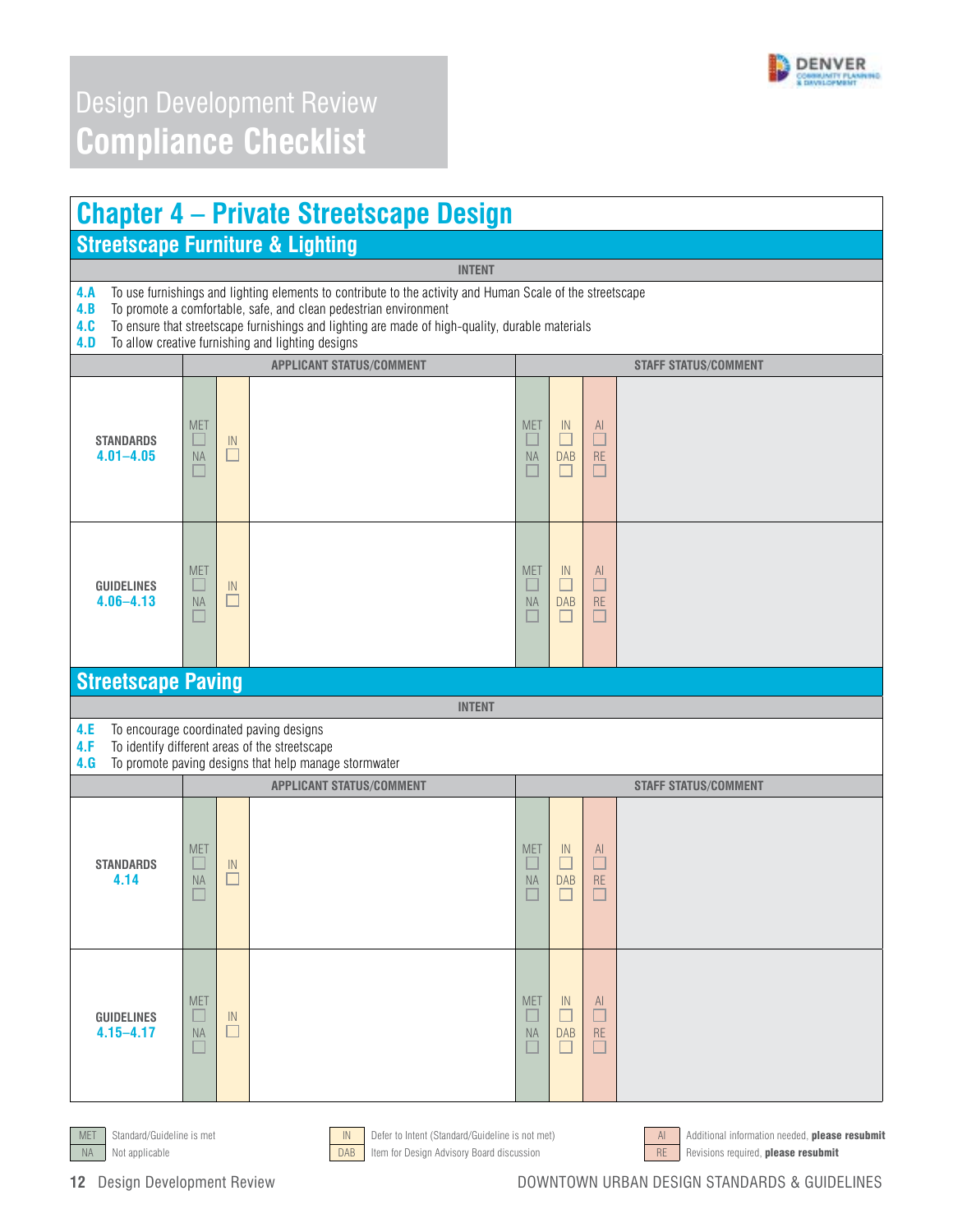

|                                      | <b>Amenity Zone &amp; Street Trees</b>                                                                                                                                                                                                                                     |                                 |                                                                                                                                                                                                    |                             |                                      |                                                |                             |  |  |
|--------------------------------------|----------------------------------------------------------------------------------------------------------------------------------------------------------------------------------------------------------------------------------------------------------------------------|---------------------------------|----------------------------------------------------------------------------------------------------------------------------------------------------------------------------------------------------|-----------------------------|--------------------------------------|------------------------------------------------|-----------------------------|--|--|
|                                      |                                                                                                                                                                                                                                                                            |                                 | <b>INTENT</b>                                                                                                                                                                                      |                             |                                      |                                                |                             |  |  |
| 4.H<br>4.1<br>4. J<br>4.K            | To create a well-designed, resilient, and diverse streetscape<br>To ensure Amenity Zone designs and materials retain their quality over time<br>To introduce natural elements to the streetscape<br>To ensure thoughtful placement and long-term viability of street trees |                                 |                                                                                                                                                                                                    |                             |                                      |                                                |                             |  |  |
|                                      |                                                                                                                                                                                                                                                                            |                                 | <b>APPLICANT STATUS/COMMENT</b>                                                                                                                                                                    |                             |                                      |                                                | <b>STAFF STATUS/COMMENT</b> |  |  |
| <b>STANDARDS</b><br>$4.18 - 4.25$    | <b>MET</b><br>ப<br><b>NA</b><br>ш                                                                                                                                                                                                                                          | $\ensuremath{\mathsf{IN}}$<br>□ |                                                                                                                                                                                                    | <b>MET</b><br>NA            | IN<br>$\Box$<br><b>DAB</b><br>$\Box$ | Al<br>$\Box$<br>RE<br>□                        |                             |  |  |
| <b>GUIDELINES</b><br>$4.26 - 4.33$   | <b>MET</b><br>ш<br><b>NA</b><br>$\Box$                                                                                                                                                                                                                                     | IN<br>□                         |                                                                                                                                                                                                    | <b>MET</b><br><b>NA</b>     | IN<br>$\Box$<br><b>DAB</b><br>$\Box$ | $\mathsf{Al}$<br>$\Box$<br><b>RE</b><br>$\Box$ |                             |  |  |
| <b>Bicycle &amp; Scooter Parking</b> |                                                                                                                                                                                                                                                                            |                                 |                                                                                                                                                                                                    |                             |                                      |                                                |                             |  |  |
|                                      |                                                                                                                                                                                                                                                                            |                                 | <b>INTENT</b>                                                                                                                                                                                      |                             |                                      |                                                |                             |  |  |
| 4.L<br>4.M                           |                                                                                                                                                                                                                                                                            |                                 | To promote sufficient parking for bicycles, scooters and other micromobility devices that is appropriate to adjacent uses<br>To ensure that bicycle parking is safe, secure, and easily accessible |                             |                                      |                                                |                             |  |  |
|                                      |                                                                                                                                                                                                                                                                            |                                 | <b>APPLICANT STATUS/COMMENT</b>                                                                                                                                                                    | <b>STAFF STATUS/COMMENT</b> |                                      |                                                |                             |  |  |
| <b>STANDARDS</b><br>$4.34 - 4.37$    | <b>MET</b><br>ப<br><b>NA</b>                                                                                                                                                                                                                                               | IN<br>□                         |                                                                                                                                                                                                    | <b>MET</b><br><b>NA</b>     | IN<br>$\Box$<br><b>DAB</b><br>$\Box$ | AI<br>$\Box$<br><b>RE</b><br>⊔                 |                             |  |  |
| <b>GUIDELINES</b><br>$4.38 - 4.43$   | <b>MET</b><br><b>NA</b>                                                                                                                                                                                                                                                    | IN<br>П                         |                                                                                                                                                                                                    | <b>MET</b><br><b>NA</b>     | IN<br><b>DAB</b><br>$\Box$           | AI.<br><b>RE</b><br>$\Box$                     |                             |  |  |







MET Standard/Guideline is met **IN Defer to Intent (Standard/Guideline is not met)** Additional information needed, **please resubmit**<br>Not applicable **DAB** them for Design Advisory Board discussion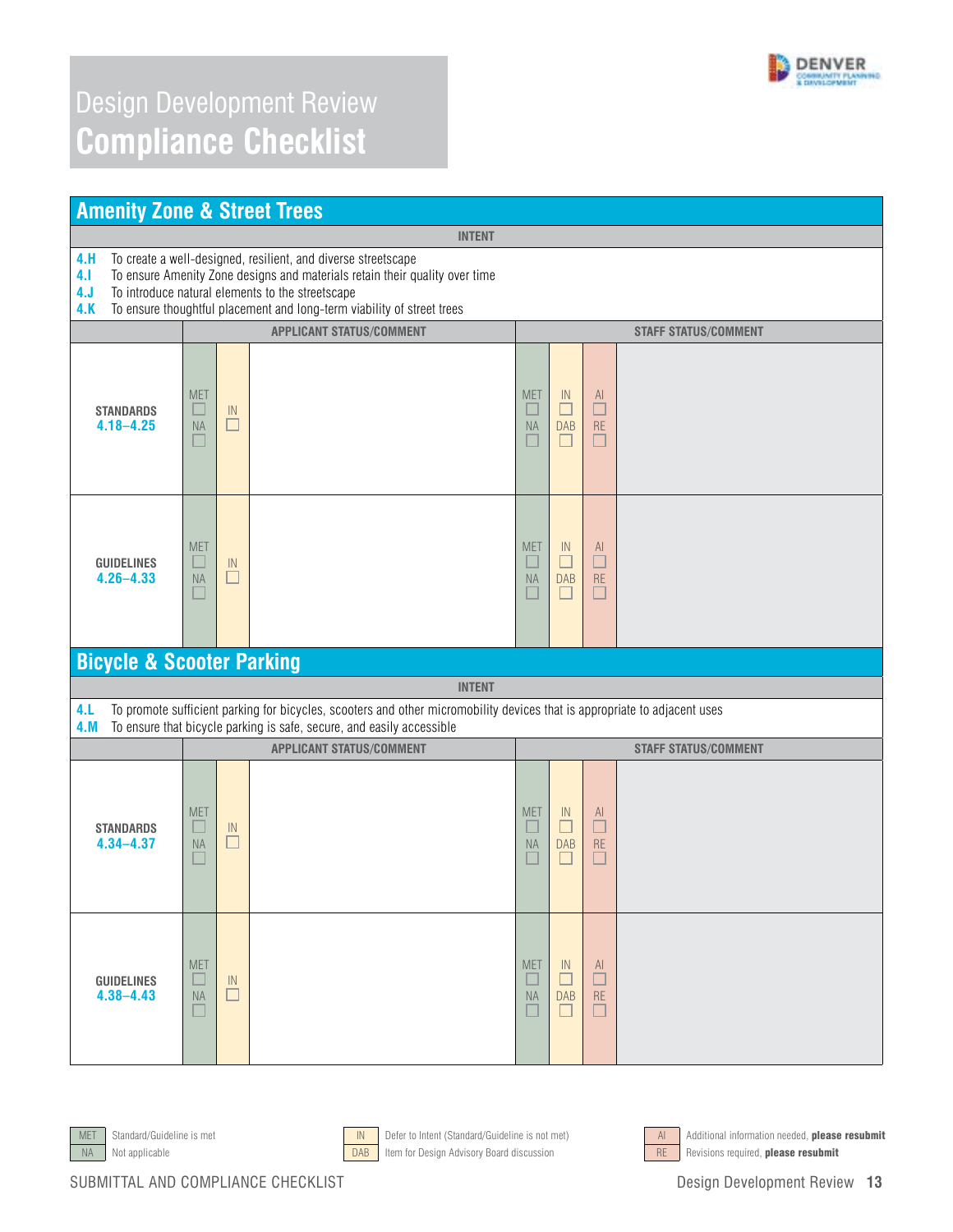

| <b>Public Art</b>                                                                                                                                                                                                                               |                                        |                                      |                                                                                                                                                                                                                                                                                        |                                         |                                       |                                      |                             |  |
|-------------------------------------------------------------------------------------------------------------------------------------------------------------------------------------------------------------------------------------------------|----------------------------------------|--------------------------------------|----------------------------------------------------------------------------------------------------------------------------------------------------------------------------------------------------------------------------------------------------------------------------------------|-----------------------------------------|---------------------------------------|--------------------------------------|-----------------------------|--|
|                                                                                                                                                                                                                                                 | <b>INTENT</b>                          |                                      |                                                                                                                                                                                                                                                                                        |                                         |                                       |                                      |                             |  |
| To encourage the use of Public Art to enhance the Public Realm<br>4.N<br>4.0<br>To ensure Public Art is publicly accessible and integrated into the Public Realm<br>To ensure that Public Art is well constructed from durable materials<br>4.P |                                        |                                      |                                                                                                                                                                                                                                                                                        |                                         |                                       |                                      |                             |  |
|                                                                                                                                                                                                                                                 |                                        |                                      | <b>APPLICANT STATUS/COMMENT</b>                                                                                                                                                                                                                                                        |                                         |                                       |                                      | <b>STAFF STATUS/COMMENT</b> |  |
| <b>STANDARDS</b><br>$4.44 - 4.46$                                                                                                                                                                                                               | <b>MET</b><br>$\Box$<br>NA<br>$\Box$   | $\ensuremath{\mathsf{IN}}$<br>$\Box$ |                                                                                                                                                                                                                                                                                        | <b>MET</b><br>$\Box$<br><b>NA</b><br>П  | IN<br>$\Box$<br><b>DAB</b><br>П       | $\mathsf{Al}$<br>$\Box$<br>RE<br>□   |                             |  |
| <b>GUIDELINES</b><br>$4.47 - 4.49$                                                                                                                                                                                                              | <b>MET</b><br>$\Box$<br><b>NA</b><br>ш | IN<br>$\Box$                         |                                                                                                                                                                                                                                                                                        | <b>MET</b><br>$\Box$<br><b>NA</b><br>L. | IN<br>□<br><b>DAB</b><br>$\mathbf{L}$ | $\mathsf{Al}$<br>$\Box$<br>RE<br>⊔   |                             |  |
|                                                                                                                                                                                                                                                 |                                        |                                      | <b>Stormwater Management &amp; Landscape</b>                                                                                                                                                                                                                                           |                                         |                                       |                                      |                             |  |
|                                                                                                                                                                                                                                                 |                                        |                                      | <b>INTENT</b>                                                                                                                                                                                                                                                                          |                                         |                                       |                                      |                             |  |
| 4.0<br>4.R<br>4.8                                                                                                                                                                                                                               |                                        |                                      | To use creative best management practices to recycle and filter water on site<br>To reduce the amount of supplemental water used for on-going operations and maintenance of landscape areas<br>To use design solutions that reduce infrastructure needs to accommodate stormwater flow |                                         |                                       |                                      |                             |  |
|                                                                                                                                                                                                                                                 |                                        |                                      | <b>APPLICANT STATUS/COMMENT</b>                                                                                                                                                                                                                                                        | <b>STAFF STATUS/COMMENT</b>             |                                       |                                      |                             |  |
| <b>STANDARDS</b><br>4.50                                                                                                                                                                                                                        | <b>MET</b><br>Ш<br><b>NA</b><br>J      | IN<br>$\Box$                         |                                                                                                                                                                                                                                                                                        | <b>MET</b><br>ш<br><b>NA</b><br>L       | IN<br>□<br><b>DAB</b><br>П            | $\overline{A}$<br>$\Box$<br>RE<br>□  |                             |  |
| <b>GUIDELINES</b><br>$4.51 - 4.57$                                                                                                                                                                                                              | <b>MET</b><br><b>NA</b>                | IN.<br>□                             |                                                                                                                                                                                                                                                                                        | <b>MET</b><br><b>NA</b><br>L.           | IN<br><b>DAB</b><br>Ш                 | <sup>Al</sup><br><b>RE</b><br>$\Box$ |                             |  |





NA Not applicable **DAB** Item for Design Advisory Board discussion RE Revisions required, please resubmit

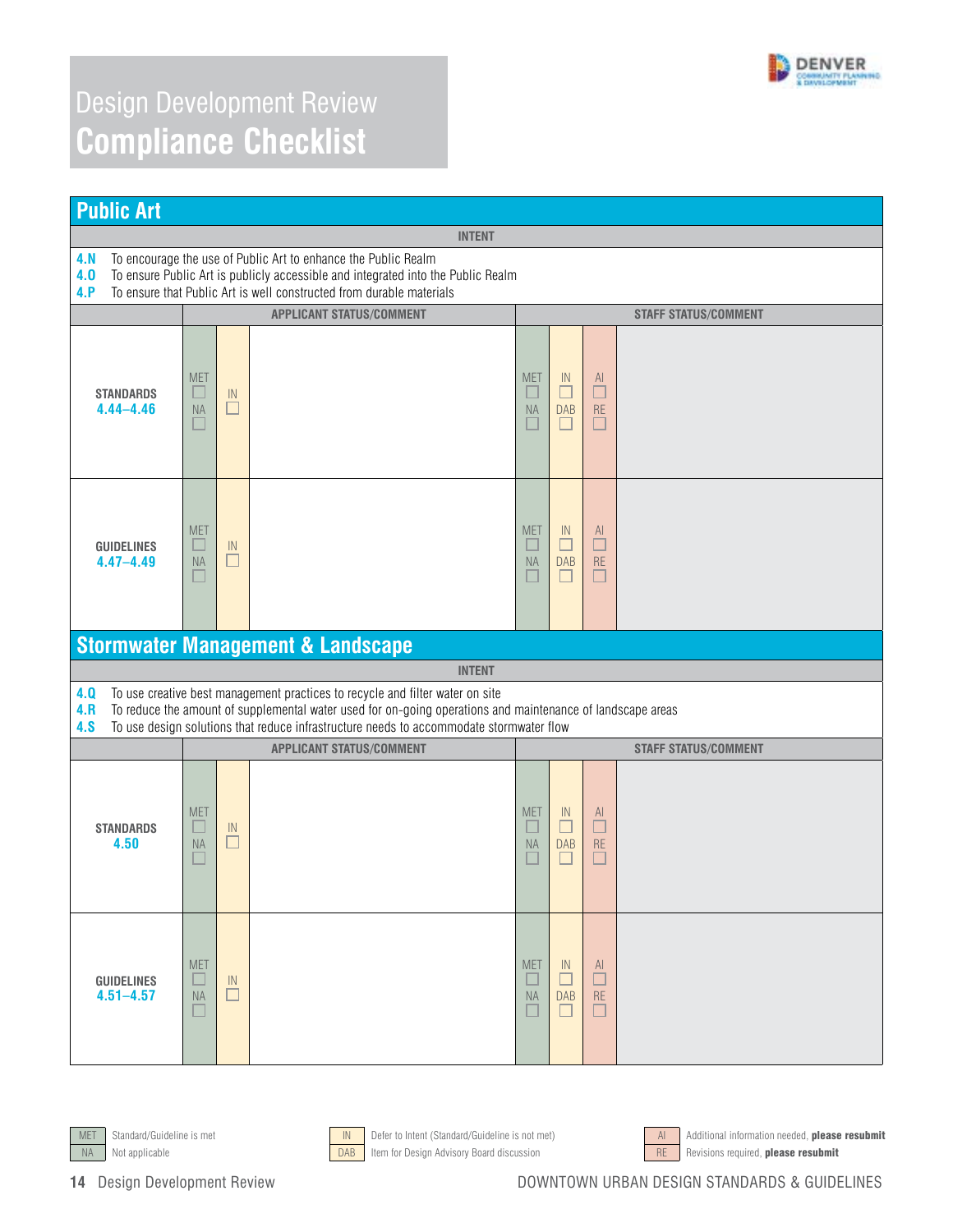

#### **Chapter 5 – Neighborhood Specific Design**

#### Arapahoe Square – **21st Street**

**5.A** To encourage development of 21st Street as a signature street that emphasizes pedestrian and bicycle activity

**5.B** To provide flexibility for creative Upper Story Setback designs that integrate with building design along 21st Street

**5.C** To frame views of unique terminating vistas at Benedict Fountain Park and Coors Field at either end of 21st Street from t<br>**5.D** To promote development of a vibrant mixed-use street with highly activated Open Spaces a **5.D** To promote development of a vibrant mixed-use street with highly activated Open Spaces along 21st Street from the alley between Larimer and Lawrence toward Broadway

**INTENT** 

- **5.E** To provide a defined gateway through strong urban forms at 21st and Broadway
- **5.F** To promote a more park-like and neighborhood-scaled environment as 21st Street transitions from Broadway to the Clements Historic District

|                                    | <b>APPLICANT STATUS/COMMENT</b>        |              |                                                                                                                                                                                                                                                                                    |                                             |                                 | <b>STAFF STATUS/COMMENT</b>                    |                             |  |  |  |
|------------------------------------|----------------------------------------|--------------|------------------------------------------------------------------------------------------------------------------------------------------------------------------------------------------------------------------------------------------------------------------------------------|---------------------------------------------|---------------------------------|------------------------------------------------|-----------------------------|--|--|--|
| <b>STANDARDS</b><br>$5.01 - 5.08$  | <b>MET</b><br>$\Box$<br><b>NA</b><br>E | IN<br>$\Box$ |                                                                                                                                                                                                                                                                                    | <b>MET</b><br>$\Box$<br><b>NA</b><br>$\Box$ | IN<br>□<br><b>DAB</b><br>П      | AI<br>$\Box$<br><b>RE</b><br>$\Box$            |                             |  |  |  |
| <b>GUIDELINES</b><br>$5.09 - 5.13$ | <b>MET</b><br>NA<br>ш                  | IN<br>□      |                                                                                                                                                                                                                                                                                    | <b>MET</b><br>$\Box$<br><b>NA</b>           | IN<br>C<br><b>DAB</b>           | $\mathsf{Al}$<br><b>RE</b>                     |                             |  |  |  |
|                                    |                                        |              | Arapahoe Square - Park Avenue West                                                                                                                                                                                                                                                 |                                             |                                 |                                                |                             |  |  |  |
|                                    |                                        |              | <b>INTENT</b>                                                                                                                                                                                                                                                                      |                                             |                                 |                                                |                             |  |  |  |
| 5.G<br>5.H                         |                                        |              | To provide a building scale transition along Park Avenue West between Arapahoe Square and lower-scale neighborhoods to the northeast<br>To provide flexibility for creative Upper Story Setback designs that provide a building scale transition to neighborhoods to the northeast |                                             |                                 |                                                |                             |  |  |  |
|                                    |                                        |              | <b>APPLICANT STATUS/COMMENT</b>                                                                                                                                                                                                                                                    |                                             |                                 |                                                | <b>STAFF STATUS/COMMENT</b> |  |  |  |
| <b>STANDARDS</b><br>$5.14 - 5.15$  | <b>MET</b><br><b>NA</b>                | IN<br>□      |                                                                                                                                                                                                                                                                                    | <b>MET</b><br>L.<br><b>NA</b><br>г          | $\mathbb{N}$<br>П<br><b>DAB</b> | $\mathsf{Al}$<br>$\Box$<br><b>RE</b><br>$\Box$ |                             |  |  |  |







MET Standard/Guideline is met **IN Defer to Intent (Standard/Guideline is not met)** AI Additional information needed, **please resubmit** NA Not applicable **DAB** Item for Design Advisory Board discussion RE Revisions required, **please resubmit**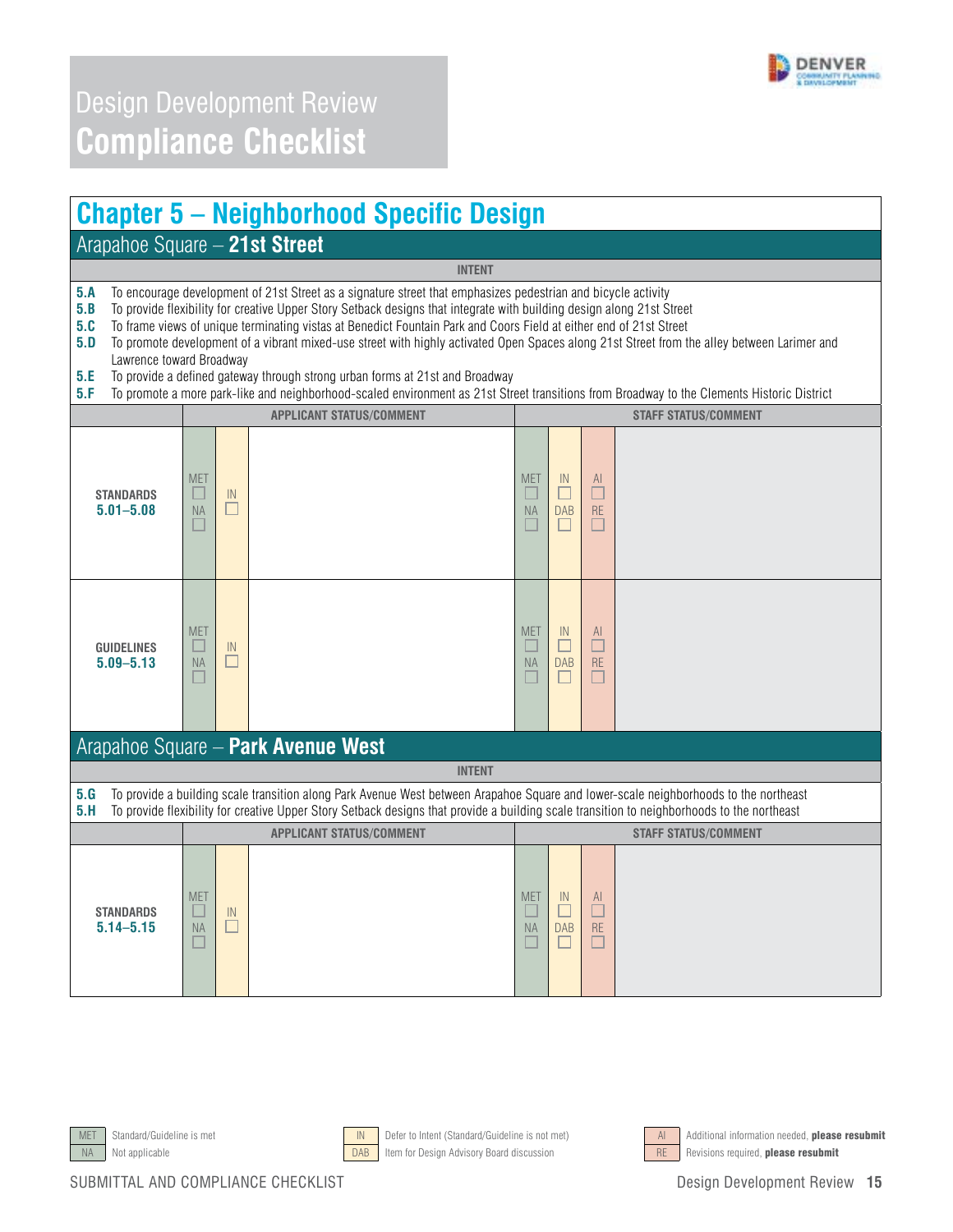

|                                         |                                                                                                                                                                                                                                |         | Arapahoe Square - 20th Street & Broadway                                                                                                                                                                                                                                                                                                                                                                                |                                   |                                           |                                                |                                                      |
|-----------------------------------------|--------------------------------------------------------------------------------------------------------------------------------------------------------------------------------------------------------------------------------|---------|-------------------------------------------------------------------------------------------------------------------------------------------------------------------------------------------------------------------------------------------------------------------------------------------------------------------------------------------------------------------------------------------------------------------------|-----------------------------------|-------------------------------------------|------------------------------------------------|------------------------------------------------------|
|                                         | <b>INTENT</b>                                                                                                                                                                                                                  |         |                                                                                                                                                                                                                                                                                                                                                                                                                         |                                   |                                           |                                                |                                                      |
| 5.1<br>5. J                             | To promote development of a highly active, pedestrian-oriented Street Level along 20th Street and Broadway.<br>To promote development of an urban street character with strong building massing along 20th Street and Broadway |         |                                                                                                                                                                                                                                                                                                                                                                                                                         |                                   |                                           |                                                |                                                      |
|                                         |                                                                                                                                                                                                                                |         | <b>APPLICANT STATUS/COMMENT</b>                                                                                                                                                                                                                                                                                                                                                                                         |                                   |                                           |                                                | <b>STAFF STATUS/COMMENT</b>                          |
| <b>STANDARDS</b><br>5.16                | <b>MET</b><br>ш<br><b>NA</b><br>H                                                                                                                                                                                              | IN<br>□ |                                                                                                                                                                                                                                                                                                                                                                                                                         | <b>MET</b><br>ш<br><b>NA</b><br>ш | $\mathbb{N}$<br>□<br><b>DAB</b><br>$\Box$ | <sup>Al</sup><br>$\Box$<br><b>RE</b><br>□      |                                                      |
| <b>GUIDELINES</b><br>5.17               | <b>MET</b><br>$\Box$<br><b>NA</b>                                                                                                                                                                                              | IN<br>Ш |                                                                                                                                                                                                                                                                                                                                                                                                                         | <b>MET</b><br>ш<br><b>NA</b><br>ш | IN<br>$\Box$<br><b>DAB</b><br>ш           | <sup>Al</sup><br>$\Box$<br><b>RE</b><br>$\Box$ |                                                      |
|                                         |                                                                                                                                                                                                                                |         | Arapahoe Square - Arapahoe Street & Curtis Street                                                                                                                                                                                                                                                                                                                                                                       |                                   |                                           |                                                |                                                      |
| 5.K<br>5.L<br>to the southwest<br>5.M   |                                                                                                                                                                                                                                |         | To promote development of Arapahoe Street as a pedestrian gateway into Arapahoe Square, connecting Skyline Park through to Curtis Park<br>To provide a pedestrian and visual connection along Curtis Street between Mestizo-Curtis Park to the northeast and the Denver Performing Arts Center<br>To promote innovative, environmentally friendly stormwater management techniques on Arapahoe Street and Curtis Street |                                   |                                           |                                                |                                                      |
|                                         |                                                                                                                                                                                                                                |         | <b>APPLICANT STATUS/COMMENT</b>                                                                                                                                                                                                                                                                                                                                                                                         |                                   |                                           |                                                | <b>STAFF STATUS/COMMENT</b>                          |
| <b>GUIDELINES</b><br>$5.18 - 5.21$      | <b>MET</b><br>ш<br><b>NA</b>                                                                                                                                                                                                   | IN<br>□ |                                                                                                                                                                                                                                                                                                                                                                                                                         | <b>MET</b><br>ш<br><b>NA</b><br>ш | $\mathbb{N}$<br>□<br><b>DAB</b><br>ш      | $\mathsf{Al}$<br>□<br><b>RE</b><br>$\Box$      |                                                      |
| <b>Arapahoe Square - Welton Street</b>  |                                                                                                                                                                                                                                |         |                                                                                                                                                                                                                                                                                                                                                                                                                         |                                   |                                           |                                                |                                                      |
| 5. N<br>5.0                             | <b>INTENT</b><br>To provide a comfortable pedestrian experience along Welton Street<br>To mitigate impacts of the light rail line on the southeast side of Welton Street                                                       |         |                                                                                                                                                                                                                                                                                                                                                                                                                         |                                   |                                           |                                                |                                                      |
|                                         |                                                                                                                                                                                                                                |         | <b>APPLICANT STATUS/COMMENT</b>                                                                                                                                                                                                                                                                                                                                                                                         |                                   |                                           |                                                | <b>STAFF STATUS/COMMENT</b>                          |
| <b>GUIDELINES</b><br>$5.22 - 5.23$      | <b>MET</b><br><b>NA</b><br>ш                                                                                                                                                                                                   | IN<br>□ |                                                                                                                                                                                                                                                                                                                                                                                                                         | <b>MET</b><br>NA<br>ш             | $\mathbb{N}$<br>L<br><b>DAB</b><br>ப      | AI<br>$\Box$<br><b>RE</b><br>□                 |                                                      |
| Standard/Guideline is met<br><b>MET</b> |                                                                                                                                                                                                                                |         | ${\sf IN}$<br>Defer to Intent (Standard/Guideline is not met)                                                                                                                                                                                                                                                                                                                                                           |                                   |                                           |                                                | Additional information needed, please resubmit<br>AI |

NA Not applicable **Example 20 TOAB** Item for Design Advisory Board discussion RE Revisions required, **please resubmit** 

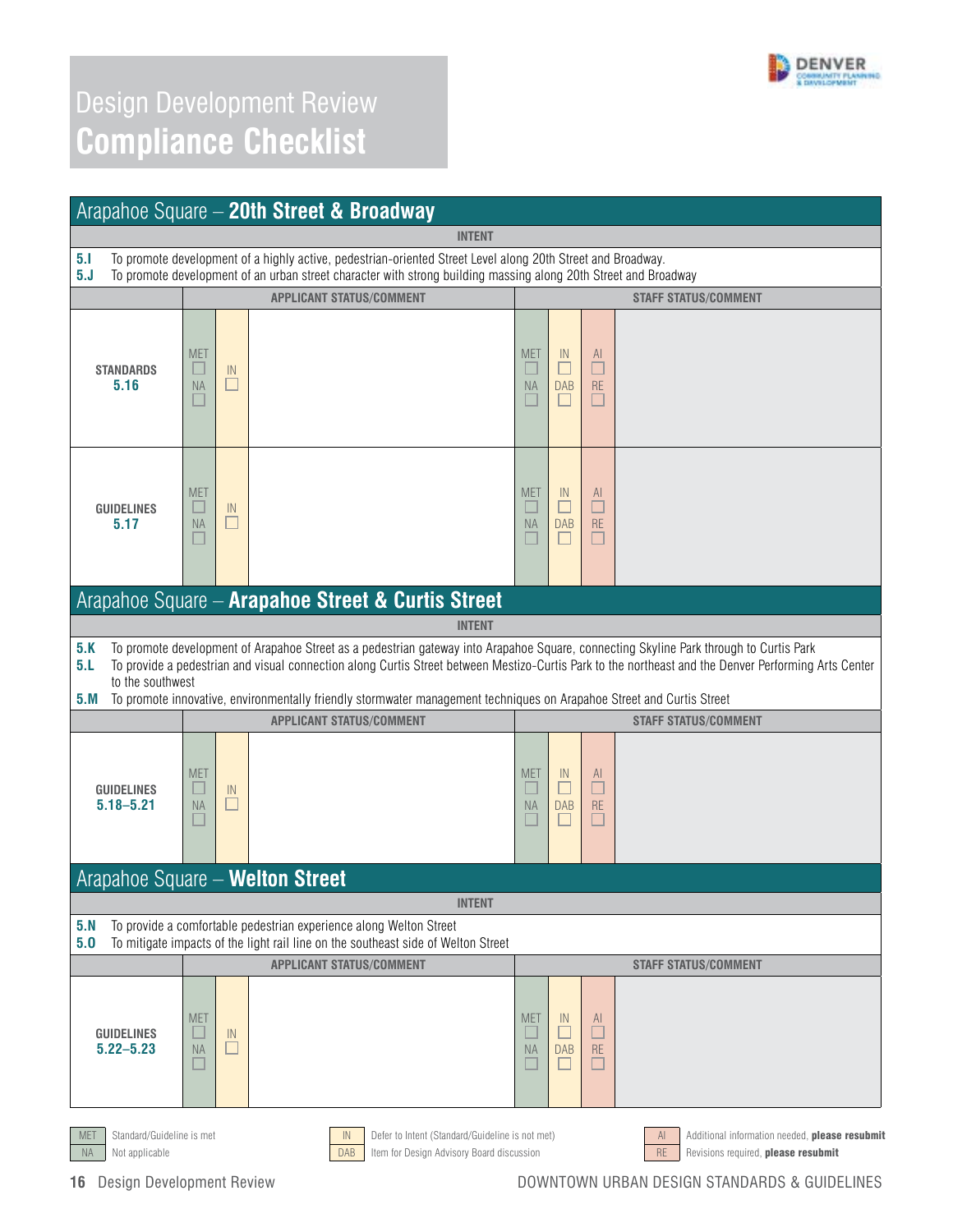

| <b>CPV-Auraria - Site Planning</b>     |                                                                                                                                                                                         |              |                                                        |                                       |                                                        |                              |                             |
|----------------------------------------|-----------------------------------------------------------------------------------------------------------------------------------------------------------------------------------------|--------------|--------------------------------------------------------|---------------------------------------|--------------------------------------------------------|------------------------------|-----------------------------|
|                                        | <b>INTENT</b>                                                                                                                                                                           |              |                                                        |                                       |                                                        |                              |                             |
| 5.P<br>5.0                             | To promote a pedestrian-oriented neighborhood with walkable block sizes and a network of pedestrian connections<br>To reinforce Denver's traditional block grid with streets and alleys |              |                                                        |                                       |                                                        |                              |                             |
|                                        |                                                                                                                                                                                         |              | <b>APPLICANT STATUS/COMMENT</b>                        |                                       |                                                        |                              | <b>STAFF STATUS/COMMENT</b> |
| <b>STANDARDS</b><br>$5.24 - 5.26$      | <b>MET</b><br>ш<br><b>NA</b><br>П                                                                                                                                                       | IN<br>$\Box$ |                                                        | <b>MET</b><br>ш<br>$\sf NA$<br>$\Box$ | IN<br>$\overline{\phantom{a}}$<br><b>DAB</b><br>$\Box$ | AI<br>$\Box$<br>RE<br>□      |                             |
| <b>GUIDELINES</b><br>5.27              | <b>MET</b><br>$\Box$<br><b>NA</b>                                                                                                                                                       | IN<br>$\Box$ |                                                        | <b>MET</b><br>$\Box$<br>NA<br>$\Box$  | $\mathbb{N}$<br>$\Box$<br><b>DAB</b><br>П              | AI<br>$\Box$<br>RE<br>$\Box$ |                             |
|                                        |                                                                                                                                                                                         |              | CPV-Auraria - Tower Floor Plate Separation Alternative |                                       |                                                        |                              |                             |
|                                        |                                                                                                                                                                                         |              | <b>INTENT</b>                                          |                                       |                                                        |                              |                             |
| 5.R<br>To promote varied Tower spacing |                                                                                                                                                                                         |              |                                                        |                                       |                                                        |                              |                             |
|                                        | <b>APPLICANT STATUS/COMMENT</b>                                                                                                                                                         |              |                                                        |                                       |                                                        |                              | <b>STAFF STATUS/COMMENT</b> |
| <b>STANDARDS</b><br>$5.28 - 5.31$      | <b>MET</b><br>$\Box$<br><b>NA</b>                                                                                                                                                       | IN<br>□      |                                                        | <b>MET</b><br>$\Box$<br>NA<br>a.      | IN<br>$\Box$<br><b>DAB</b><br>ш                        | AI<br>$\Box$<br>RE<br>$\Box$ |                             |







MET Standard/Guideline is met **IN Defer to Intent (Standard/Guideline** is not met) AI Additional information needed, **please resubmit**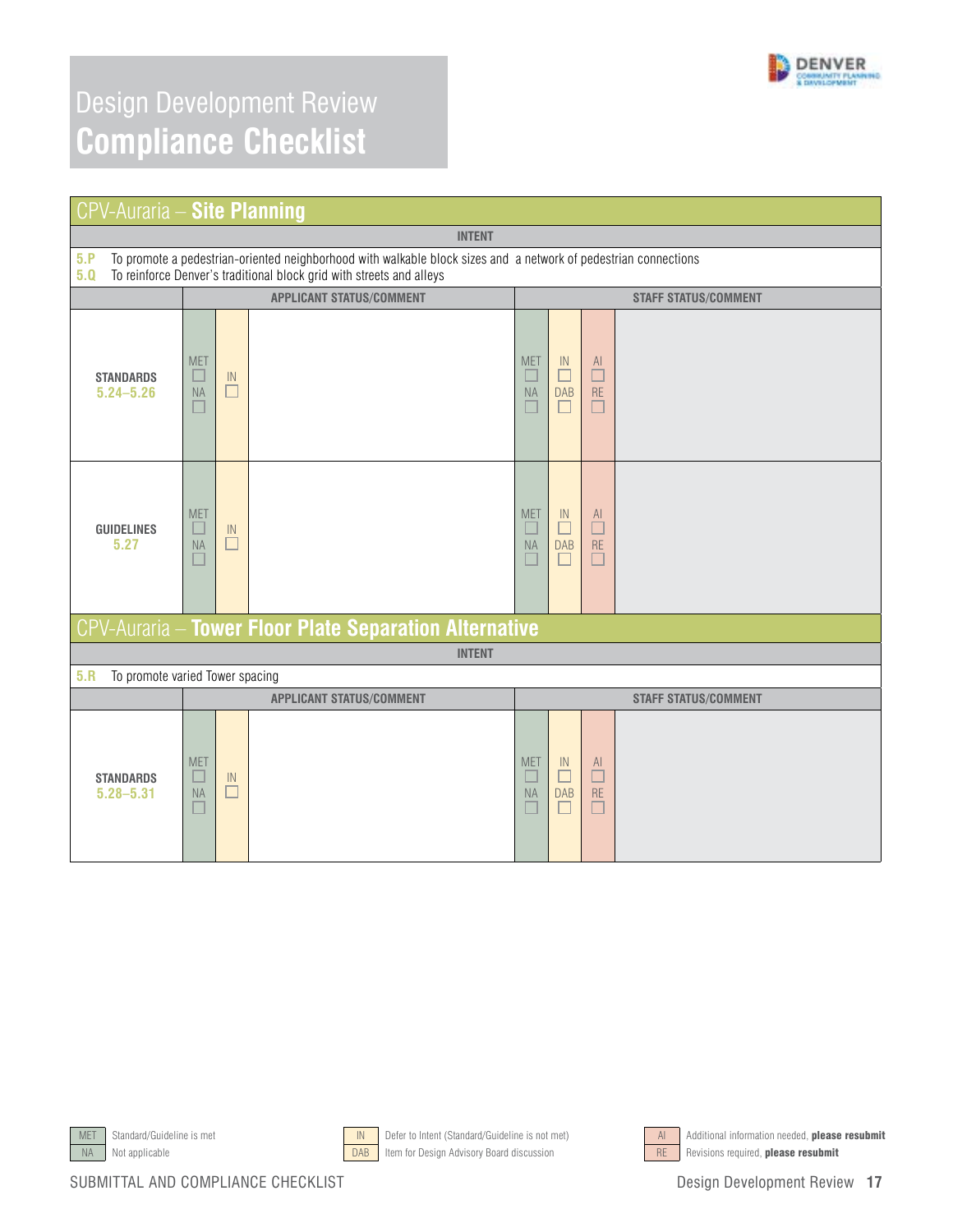

| Golden Triangle - Acoma Street     |                                                                                                                                                                                                                                                                   |                                             |                                                                                                                                                                                                                    |                                   |                                           |                                      |                             |  |  |
|------------------------------------|-------------------------------------------------------------------------------------------------------------------------------------------------------------------------------------------------------------------------------------------------------------------|---------------------------------------------|--------------------------------------------------------------------------------------------------------------------------------------------------------------------------------------------------------------------|-----------------------------------|-------------------------------------------|--------------------------------------|-----------------------------|--|--|
|                                    | <b>INTENT</b>                                                                                                                                                                                                                                                     |                                             |                                                                                                                                                                                                                    |                                   |                                           |                                      |                             |  |  |
| 5.8<br>$5.$ T<br>5.0<br>5. V       | To promote a pedestrian focused greenway along Acoma Street<br>To encourage additional space for pedestrian activity and related amenities<br>To encourage arts and cultural elements along Acoma Street<br>To support distinctive placemaking along Acoma Street |                                             |                                                                                                                                                                                                                    |                                   |                                           |                                      |                             |  |  |
|                                    |                                                                                                                                                                                                                                                                   |                                             | <b>APPLICANT STATUS/COMMENT</b>                                                                                                                                                                                    |                                   |                                           |                                      | <b>STAFF STATUS/COMMENT</b> |  |  |
| <b>STANDARDS</b><br>$5.32 - 5.36$  | <b>MET</b><br><b>NA</b><br>ш                                                                                                                                                                                                                                      | $\mathbb{N}$<br>$\Box$                      |                                                                                                                                                                                                                    | <b>MET</b><br>ш<br><b>NA</b><br>ш | IN<br>$\Box$<br><b>DAB</b><br>□           | $\mathsf{Al}$<br>□<br>RE<br>□        |                             |  |  |
| <b>GUIDELINES</b><br>$5.37 - 5.48$ | <b>MET</b><br><b>NA</b>                                                                                                                                                                                                                                           | $\ensuremath{\mathsf{IN}}\xspace$<br>$\Box$ |                                                                                                                                                                                                                    | <b>MET</b><br>$\Box$<br><b>NA</b> | $\mathbb{N}$<br>□<br><b>DAB</b><br>$\Box$ | $\mathsf{Al}$<br>$\Box$<br><b>RE</b> |                             |  |  |
|                                    |                                                                                                                                                                                                                                                                   |                                             | Golden Triangle - Broadway & Lincoln Street                                                                                                                                                                        |                                   |                                           |                                      |                             |  |  |
|                                    |                                                                                                                                                                                                                                                                   |                                             | <b>INTENT</b>                                                                                                                                                                                                      |                                   |                                           |                                      |                             |  |  |
| 5. W<br>5.X<br>5.Y                 |                                                                                                                                                                                                                                                                   |                                             | To reinforce Highly Active Uses at the Street Level along Broadway and Lincoln Street<br>To enhance the Street Level experience along Broadway Blvd and Lincoln Street<br>To promote Broadway as a Grand Boulevard |                                   |                                           |                                      |                             |  |  |
|                                    |                                                                                                                                                                                                                                                                   |                                             | <b>APPLICANT STATUS/COMMENT</b>                                                                                                                                                                                    | <b>STAFF STATUS/COMMENT</b>       |                                           |                                      |                             |  |  |
| <b>STANDARDS</b><br>$5.49 - 5.51$  | <b>MET</b><br>ш<br><b>NA</b>                                                                                                                                                                                                                                      | $\mathbb{N}$<br>$\Box$                      |                                                                                                                                                                                                                    | <b>MET</b><br>$\Box$<br><b>NA</b> | IN<br>□<br><b>DAB</b>                     | $\mathsf{Al}$<br>$\Box$<br><b>RE</b> |                             |  |  |
| <b>GUIDELINES</b><br>$5.52 - 5.57$ | <b>MET</b><br><b>NA</b>                                                                                                                                                                                                                                           | IN<br>П                                     |                                                                                                                                                                                                                    | <b>MET</b><br><b>NA</b>           | IN<br>DAB<br>$\Box$                       | <sup>Al</sup><br><b>RE</b>           |                             |  |  |





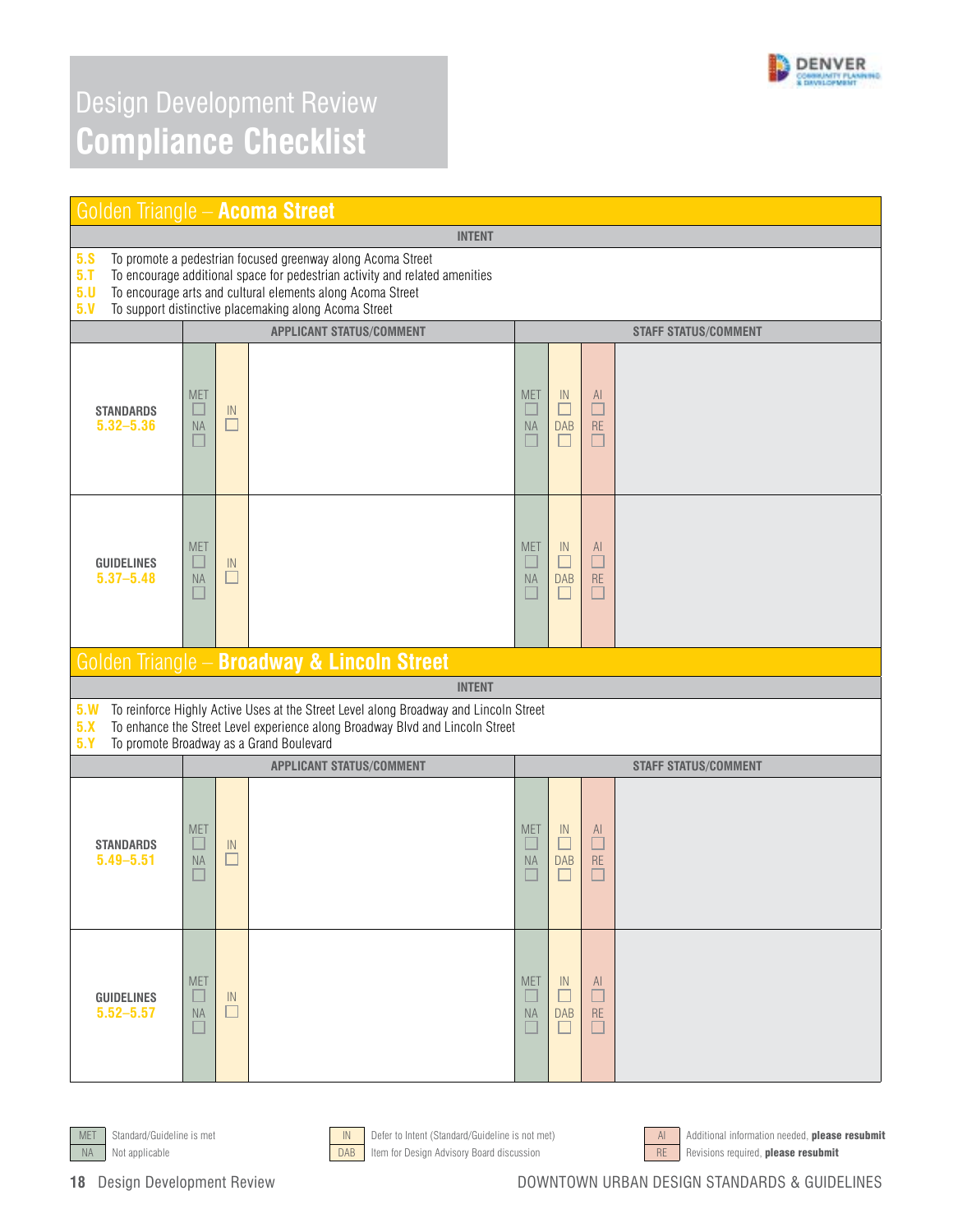

| Golden Triangle - 12th Avenue                                  |                                                                                                                                                                                                                                                                                        |                         |                                                                                                                                                                                                                                                                                                                                   |                                         |                                           |                               |                             |  |
|----------------------------------------------------------------|----------------------------------------------------------------------------------------------------------------------------------------------------------------------------------------------------------------------------------------------------------------------------------------|-------------------------|-----------------------------------------------------------------------------------------------------------------------------------------------------------------------------------------------------------------------------------------------------------------------------------------------------------------------------------|-----------------------------------------|-------------------------------------------|-------------------------------|-----------------------------|--|
|                                                                | <b>INTENT</b>                                                                                                                                                                                                                                                                          |                         |                                                                                                                                                                                                                                                                                                                                   |                                         |                                           |                               |                             |  |
| 5.2<br><b>5.AB</b>                                             | To promote a pedestrian focused greenway along 12th Avenue<br><b>5.AA</b> To encourage additional space for pedestrian activity and related amenities<br>To encourage arts and cultural elements along 12th Avenue<br><b>5.AC</b> To support distinctive placemaking along 12th Avenue |                         |                                                                                                                                                                                                                                                                                                                                   |                                         |                                           |                               |                             |  |
| <b>APPLICANT STATUS/COMMENT</b><br><b>STAFF STATUS/COMMENT</b> |                                                                                                                                                                                                                                                                                        |                         |                                                                                                                                                                                                                                                                                                                                   |                                         |                                           |                               |                             |  |
| <b>STANDARDS</b><br>$5.58 - 5.62$                              | <b>MET</b><br><b>NA</b>                                                                                                                                                                                                                                                                | $\mathsf{IN}$<br>$\Box$ |                                                                                                                                                                                                                                                                                                                                   | <b>MET</b><br>$\Box$<br><b>NA</b>       | IN<br>□<br><b>DAB</b><br>П                | AI<br>$\Box$<br><b>RE</b>     |                             |  |
| <b>GUIDELINES</b><br>$5.63 - 5.71$                             | <b>MET</b><br>∟<br><b>NA</b>                                                                                                                                                                                                                                                           | IN                      |                                                                                                                                                                                                                                                                                                                                   | <b>MET</b><br>$\Box$<br><b>NA</b><br>L. | $\mathbb{N}$<br>$\Box$<br><b>DAB</b><br>H | AI.<br>$\Box$<br>RE           |                             |  |
|                                                                |                                                                                                                                                                                                                                                                                        |                         | Golden Triangle - 11th Avenue & Bannock Street                                                                                                                                                                                                                                                                                    |                                         |                                           |                               |                             |  |
|                                                                |                                                                                                                                                                                                                                                                                        |                         | <b>INTENT</b>                                                                                                                                                                                                                                                                                                                     |                                         |                                           |                               |                             |  |
| <b>5.AD</b><br><b>5.AE</b><br><b>5.AF</b>                      |                                                                                                                                                                                                                                                                                        |                         | To reinforce Highly Active Uses at the Street Level along 11th Avenue and Bannock Street<br>To promote interaction between internal building uses and the Public Realm<br>To encourage additional space for pedestrian activity and related amenities<br><b>5.AG</b> To encourage arts and cultural elements along Bannock Street |                                         |                                           |                               |                             |  |
|                                                                |                                                                                                                                                                                                                                                                                        |                         | <b>APPLICANT STATUS/COMMENT</b>                                                                                                                                                                                                                                                                                                   |                                         |                                           |                               | <b>STAFF STATUS/COMMENT</b> |  |
| <b>STANDARDS</b><br>$5.72 - 5.75$                              | <b>MET</b><br><b>NA</b>                                                                                                                                                                                                                                                                | IN                      |                                                                                                                                                                                                                                                                                                                                   | <b>MET</b><br>NA                        | $\mathbb{N}$<br><b>DAB</b>                | <sup>Al</sup><br><b>RE</b>    |                             |  |
| <b>GUIDELINES</b><br>$5.76 - 5.80$                             | <b>MET</b><br><b>NA</b>                                                                                                                                                                                                                                                                | IN<br>$\blacksquare$    |                                                                                                                                                                                                                                                                                                                                   | <b>MET</b><br><b>NA</b>                 | IN<br><b>DAB</b><br>$\Box$                | $\mathsf{Al}$<br>RE<br>$\Box$ |                             |  |